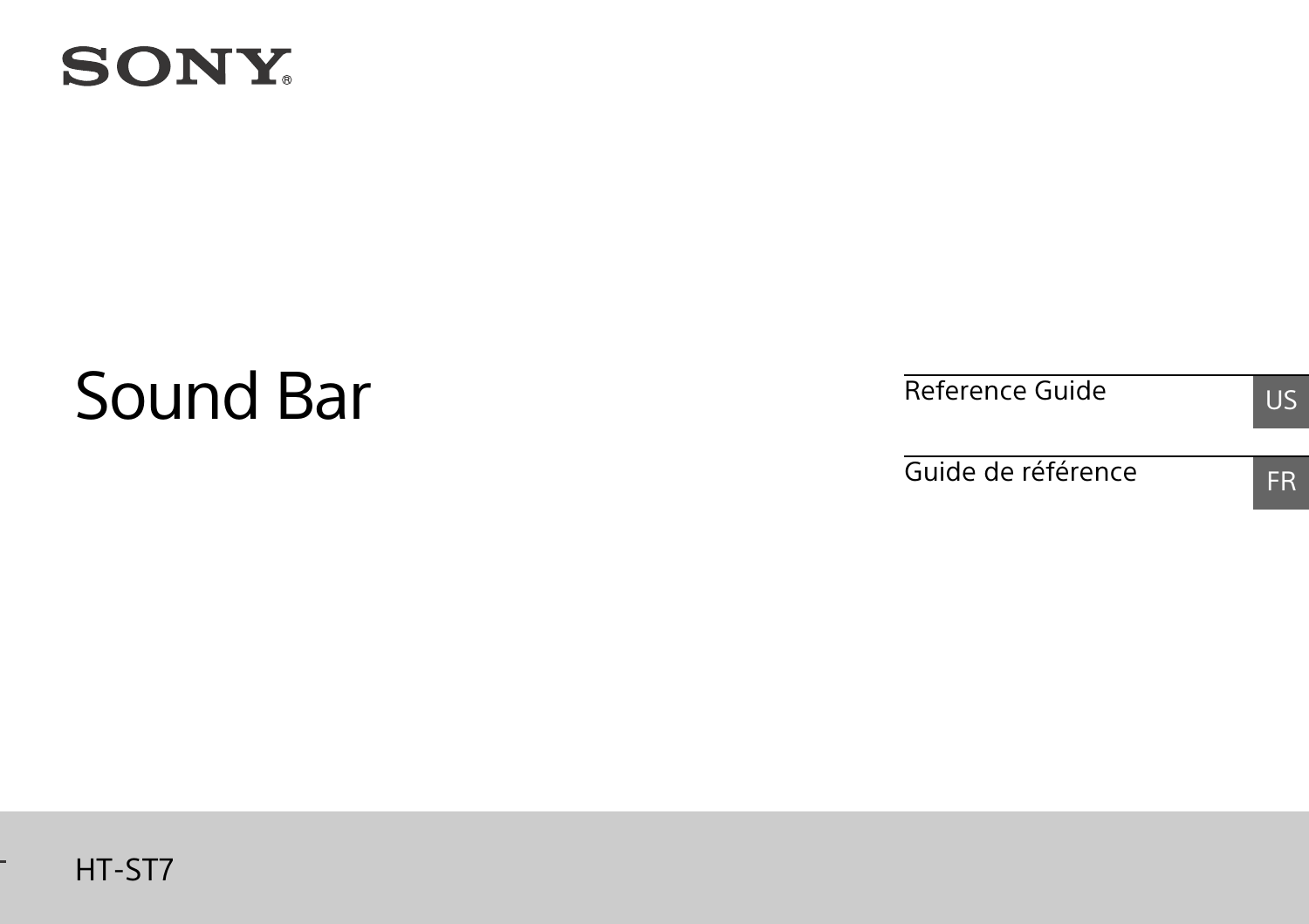# **WARNING**

### **To reduce the risk of fire or electric shock, do not expose this apparatus to rain or moisture.**

The unit is not disconnected from the mains as long as it is connected to the AC outlet, even if the unit itself has been turned off.

To reduce the risk of fire, do not cover the ventilation opening of the appliance with newspapers, tablecloths, curtains, etc.

Do not expose the appliance to naked flame sources (for example, lighted candles).

To reduce the risk of fire or electric shock, do not expose this appliance to dripping or splashing, and do not place objects filled with liquids, such as vases, on the appliance.

As the main plug is used to disconnect the unit from the mains, connect the unit to an easily accessible AC outlet. Should you notice an abnormality in the unit, disconnect the main plug from the AC outlet immediately.

Do not install the appliance in a confined space, such as a bookcase or built-in cabinet.

Do not expose batteries or appliances with battery-installed to excessive heat, such as sunshine and fire.

Indoor use only.

# **For the customers in the U.S.A**



This symbol is intended to alert the user to the presence of uninsulated "dangerous voltage" within the product's enclosure that may be of sufficient magnitude to constitute a risk of electric shock to persons.



This symbol is intended to alert the user to the presence of important operating and maintenance (servicing) instructions in the literature accompanying the appliance.

# **Owner's Record**

The model and serial numbers are located on the rear panel of the unit. Record the serial numbers in the space provided below. Refer to them whenever you call upon your Sony dealer regarding this product.

Model No. HT-ST7

Serial No.

# **Important Safety Instructions**

- 1) Read these instructions.
- 2) Keep these instructions.
- 3) Heed all warnings.
- 4) Follow all instructions.
- 5) Do not use this apparatus near water.
- 6) Clean only with dry cloth.
- 7) Do not block any ventilation openings. Install in accordance with the manufacturer's instructions.
- 8) Do not install near any heat sources such as radiators, heat registers, stoves, or other apparatus (including amplifiers) that produce heat.
- 9) Do not defeat the safety purpose of the polarized or grounding-type plug. A polarized plug has two blades with one wider than the other. A grounding type plug has two blades and a third grounding prong. The wide blade or the third prong are provided for your safety. If the provided plug does not fit into your outlet, consult an electrician for replacement of the obsolete outlet.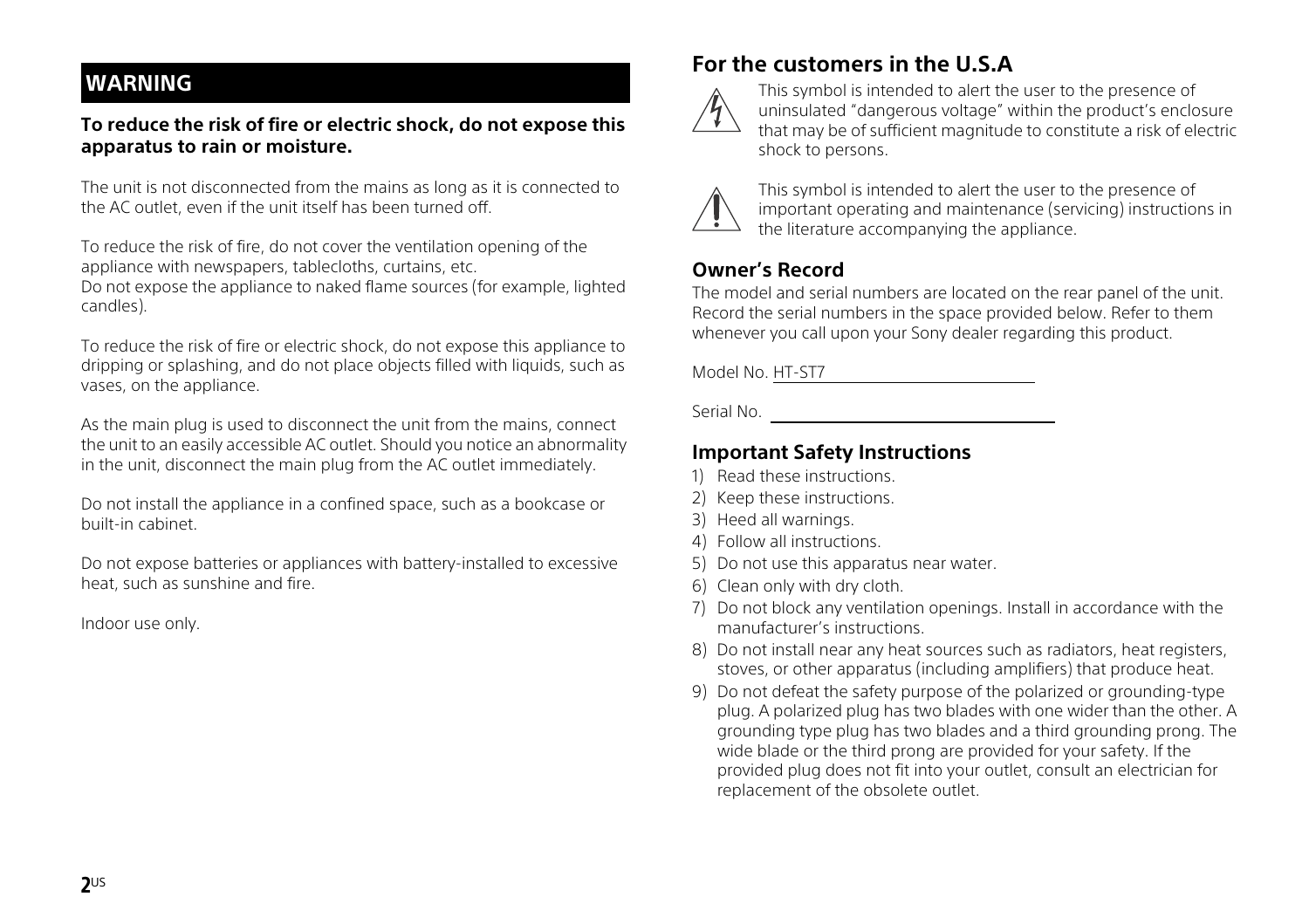- 10) Protect the power cord from being walked on or pinched particularly at plugs, convenience receptacles, and the point where they exit from the apparatus.
- 11) Only use attachments/accessories specified by the manufacturer.
- 12) Use only with the cart, stand, tripod, bracket, or table specified by the manufacturer, or sold with the apparatus. When a cart is used, use caution when moving the cart/apparatus combination to avoid injury from tip-over.



- 13) Unplug this apparatus during lightning storms or when unused for long periods of time.
- 14) Refer all servicing to qualified service personnel. Servicing is required when the apparatus has been damaged in any way, such as powersupply cord or plug is damaged, liquid has been spilled or objects have fallen into the apparatus, the apparatus has been exposed to rain or moisture, does not operate normally, or has been dropped.

The following FCC statement applies only to the version of this model manufactured for sale in the U.S.A. Other versions may not comply with FCC technical regulations.

### NOTE:

This equipment has been tested and found to comply with the limits for a Class B digital device, pursuant to Part 15 of the FCC Rules. These limits are designed to provide reasonable protection against harmful interference in a residential installation. This equipment generates, uses and can radiate radio frequency energy and, if not installed and used in accordance with the instructions, may cause harmful interference to radio communications. However, there is no guarantee that interference will not occur in a particular installation. If this equipment does cause harmful interference to radio or television reception, which can be determined by turning the equipment off and on, the user is encouraged to try to correct the interference by one or more of the following measures:

- Reorient or relocate the receiving antenna.
- $-$  Increase the separation between the equipment and receiver.

 Connect the equipment into an outlet on a circuit different from that to which the receiver is connected.

 Consult the dealer or an experienced radio/TV technician for help. Properly shielded and grounded cables and connectors must be used for connection to host computers and/or peripherals in order to meet FCC emission limits.

# **CAUTION**

You are cautioned that any changes or modifications not expressly approved in this manual could void your authority to operate this equipment.

This equipment must not be co-located or operated in conjunction with any other antenna or transmitter.

## **For the Bar Speaker (SA-ST7) For the wireless transceiver (EZW-RT50)**

This equipment complies with FCC radiation exposure limits set forth for an uncontrolled environment and meets the FCC radio frequency (RF) Exposure Guidelines in Supplement C to OET65. This equipment should be installed and operated keeping the radiator at least 20 cm or more away from person's body (excluding extremities: hands, wrists, feet and ankles).

# **For the wireless transceiver (EZW-RT50)**

This device complies with Part 15 of the FCC Rules. Operation is subject to the following two conditions: (1) this device may not cause harmful interference, and (2) this device must accept any interference received, including interference that may cause undesired operation.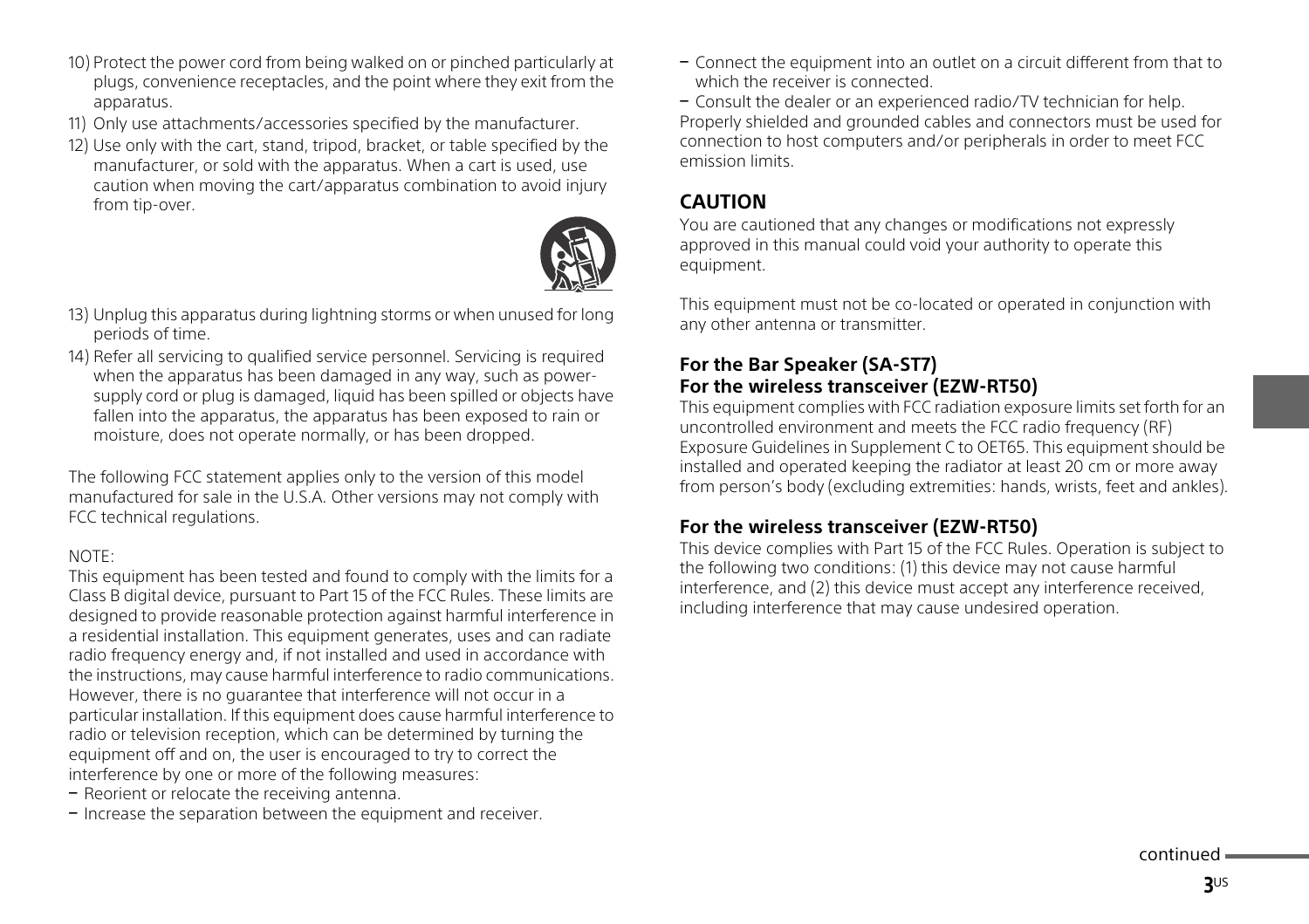# **For the customers in the Canada**

Properly shielded and grounded cables and connectors must be used for connection to host computers and/or peripherals.

Operation is subject to the following two conditions: (1) this device may not cause interference, and (2) this device must accept any interference, including interference that may cause undesired operation of the device.

## **For the Bar Speaker (SA-ST7) For the wireless transceiver (EZW-RT50)**

This equipment complies with IC radiation exposure limits set forth for an uncontrolled environment and meets the RSS-102 of the IC radio frequency (RF) Exposure rules. This equipment should be installed and operated keeping the radiator at least 20 cm or more away from person's body (excluding extremities: hands, wrists, feet and ankles).

# **For the wireless transceiver (EZW-RT50)**

This Class B digital apparatus complies with Canadian ICES-003.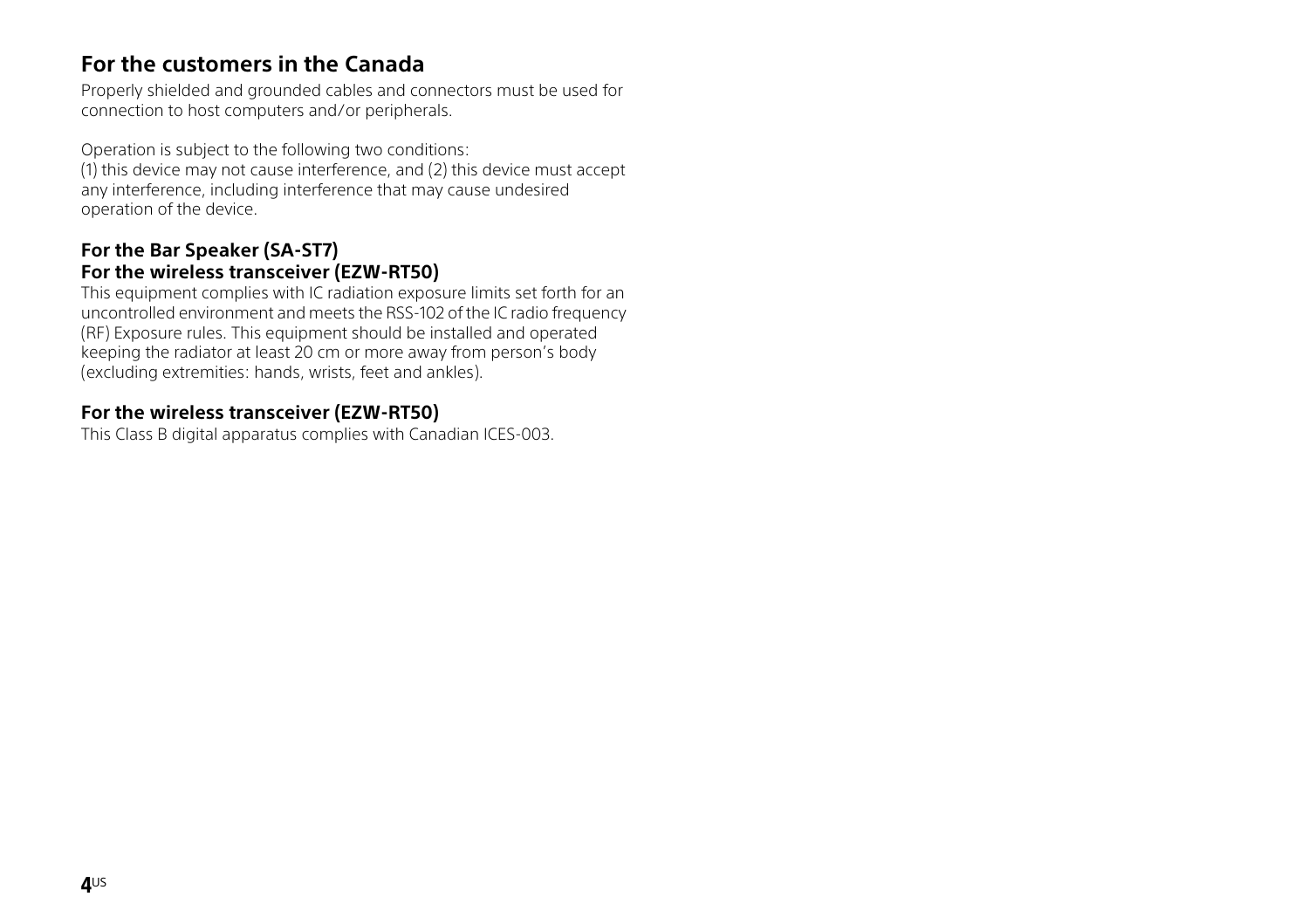# Table of contents

| Enabling the IR repeater function (when you cannot |  |
|----------------------------------------------------|--|
|                                                    |  |
|                                                    |  |
|                                                    |  |
|                                                    |  |
|                                                    |  |
|                                                    |  |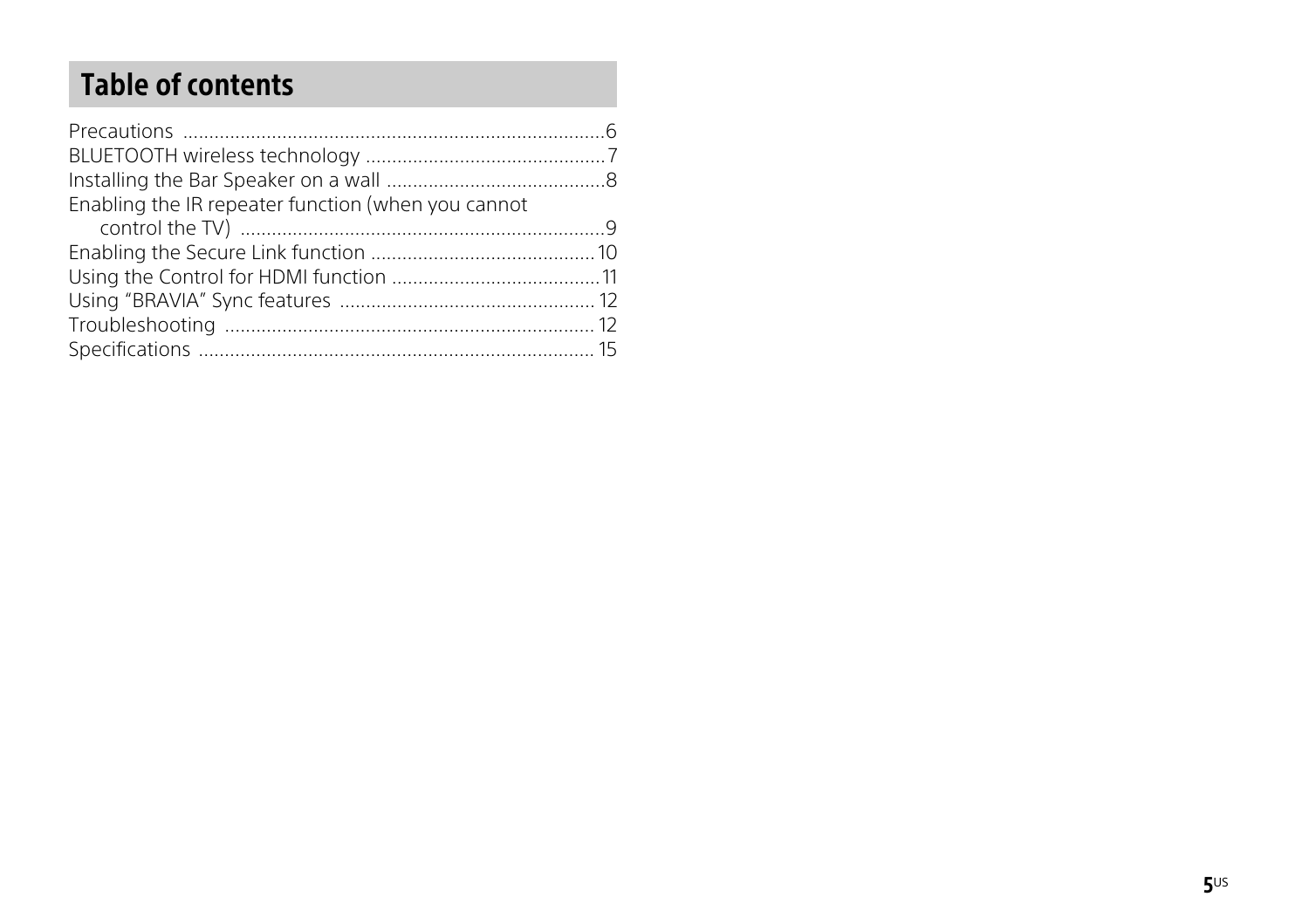# <span id="page-5-0"></span>**Precautions** Precautions

# **On safety**

- Should any solid object or liquid fall into the system, unplug the system and have it checked by qualified personnel before operating it any further.
- Do not climb on the Bar Speaker or the subwoofer, as you may fall down and injure yourself, or system damage may result.

# **On power sources**

- Before operating the system, check that the operating voltage is identical to your local power supply. The operating voltage is indicated on the nameplate at the rear of the Bar Speaker.
- If you are not going to use the system for a long time, be sure to disconnect the system from the wall outlet (mains). To disconnect the AC power cord (mains lead), grasp the plug itself; never pull the cord.
- One blade of the plug is wider than the other for the purpose of safety and will fit into the wall outlet (mains) only one way. If you are unable to insert the plug fully into the outlet, contact your dealer.
- AC power cord (mains lead) must be changed only at the qualified service shop.

# **On heat buildup**

Although the system heats up during operation, this is not a malfunction. If you continuously use this system at a large volume, the system temperature of the back and bottom rises considerably. To avoid burning yourself, do not touch the system.

# **On placement**

- Place the system in a location with adequate ventilation to prevent heat buildup and prolong the life of the system.
- Do not place the system near heat sources, or in a place subject to direct sunlight, excessive dust, or mechanical shock.
- Do not place anything at the rear of the Bar Speaker and subwoofer that might block the ventilation holes and cause malfunctions.
- If the system is being used in combination with a TV, VCR, or tape deck, noise may result, and picture quality may suffer. In this case, place the system away from the TV, VCR, or tape deck.
- Use caution when placing the system on surfaces that have been specially treated (with wax, oil, polish, etc.) as staining or discoloration of the surface may result.
- Take care to avoid any possible injury on the corners of the Bar Speaker or the subwoofer.

# **On handling the subwoofer**

Do not place your hand into the slit of the subwoofer when lifting it. The speaker driver may be damaged. When lifting it, hold the bottom of the subwoofer.

# **On operation**

Before connecting other equipment, be sure to turn off and unplug the system.

# **If you encounter color irregularity on a nearby TV screen**

Color irregularities may be observed on certain types of TV sets.

# **If color irregularity is observed...**

Turn off the TV set, then turn it on again after 15 to 30 minutes.

# **If color irregularity is observed again...**

Place the system further away from the TV set.

# **On cleaning**

Clean the system with a soft dry cloth. Do not use any type of abrasive pad, scouring powder or solvent such as alcohol or benzine.

If you have any question or problem concerning your system, please consult your nearest Sony dealer.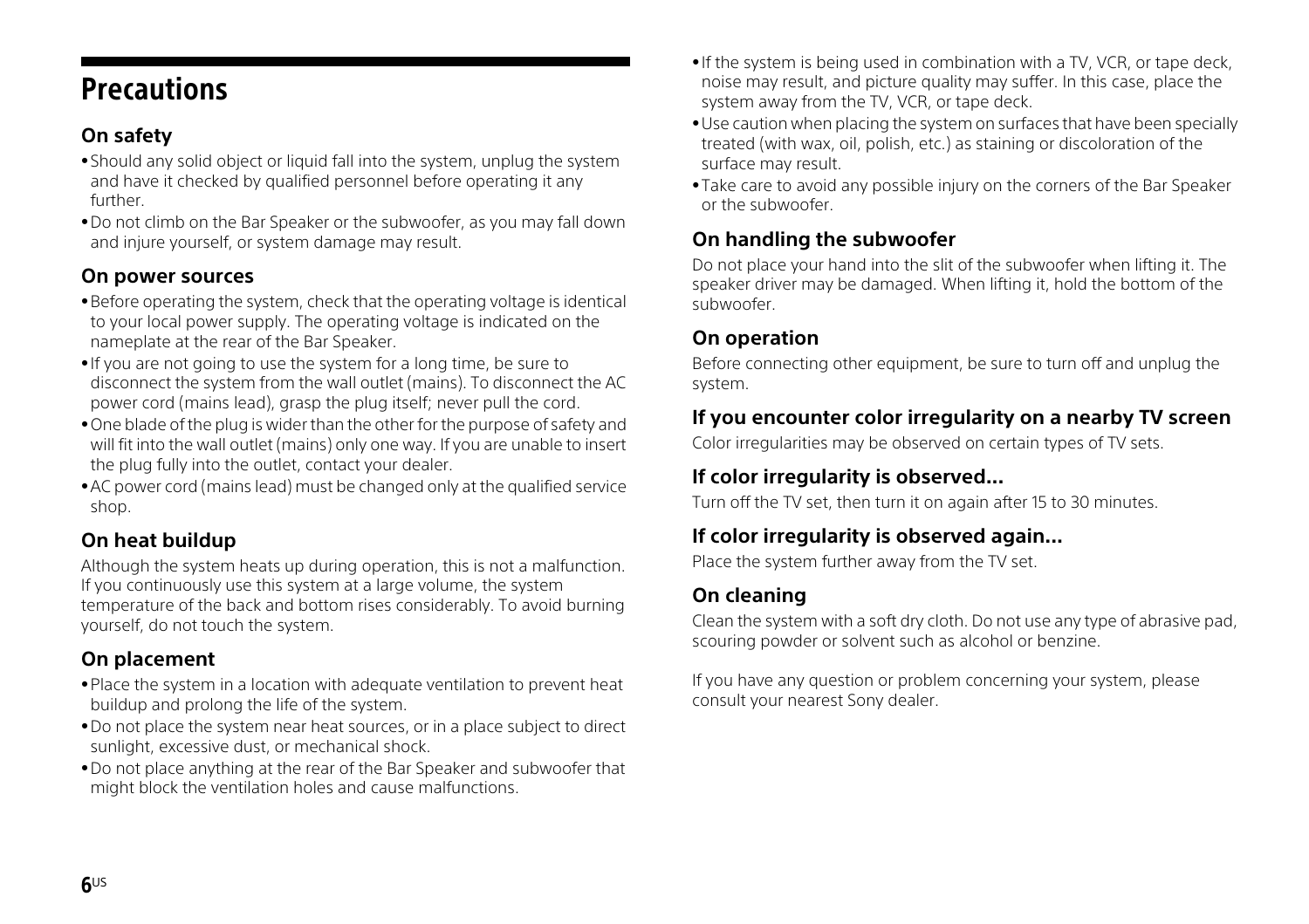# **Copyrights**

This system incorporates Dolby\* Digital and the DTS\*\* Digital Surround System.

- Manufactured under license from Dolby Laboratories. Dolby, and the double-D symbol are trademarks of Dolby Laboratories.
- \*\* Manufactured under license under U.S. Patent Nos: 5,956,674; 5,974,380; 6,226,616; 6,487,535; 7,212,872; 7,333,929; 7,392,195; 7,272,567 & other U.S. and worldwide patents issued & pending. DTS-HD, the Symbol, & DTS-HD and the Symbol together are registered trademarks of DTS, Inc.

Product includes software. © DTS, Inc.

All Rights Reserved.

The BLUETOOTH® word mark and logos are registered trademarks owned by Bluetooth SIG, Inc. and any use of such marks by Sony Corporation is under license.

This system incorporates High-Definition Multimedia Interface (HDMI™) technology.

The terms HDMI and HDMI High-Definition Multimedia Interface, and the HDMI Logo are trademarks or registered trademarks of HDMI Licensing LLC in the United States and other countries.

"BRAVIA" logo is a trademark of Sony Corporation.

"x.v.Color" and "x.v.Color" logo are trademarks of Sony Corporation.

The N Mark is a trademark or registered trademark of NFC Forum, Inc. in the United States and in other countries.

Android is a trademark of Google Inc.

© 2012 CSR plc and its group companies.

The aptX® mark and the aptX logo are trade marks of CSR plc or one of its group companies and may be registered in one or more jurisdictions.

Other trademarks and trade names are those of their respective owners.

# <span id="page-6-0"></span>BLUETOOTH wireless technology **Supported BLUETOOTH version and profiles**

Profile refers to a standard set of capabilities for various BLUETOOTH product capabilities. See ["Specifications" \(page](#page-14-0) 15) on the BLUETOOTH version and profiles supported by this system.

### **Notes**

- For you to use the BLUETOOTH function, the BLUETOOTH device to be connected must support the same profile as this system. Even if the device supports the same profile, the functions may differ because of the specifications of the BLUETOOTH device.
- The audio playback on this system may be delayed from that on the BLUETOOTH device because of the characteristics of the BLUETOOTH wireless technology.

# **Effective communication range**

BLUETOOTH devices should be used within approximately 10 meters (33 feet) (unobstructed distance) of each other. The effective communication range may become shorter under the following conditions.

- When a person, metal object, wall or other obstruction is between the devices with a BLUETOOTH connection
- Locations where a wireless LAN is installed
- Around microwave ovens that are in use
- Locations where other electromagnetic waves occur

# **Effects of other devices**

BLUETOOTH devices and wireless LAN (IEEE 802.11b/g) use the same frequency band (2.4 GHz). When using your BLUETOOTH device near a device with wireless LAN capability, electromagnetic interference may occur.

This could result in lower data transfer rates, noise, or inability to connect. If this happens, try the following remedies:

 Try connecting this system and BLUETOOTH mobile phone or BLUETOOTH device when you are at least 10 meters (33 feet) away from the wireless LAN equipment.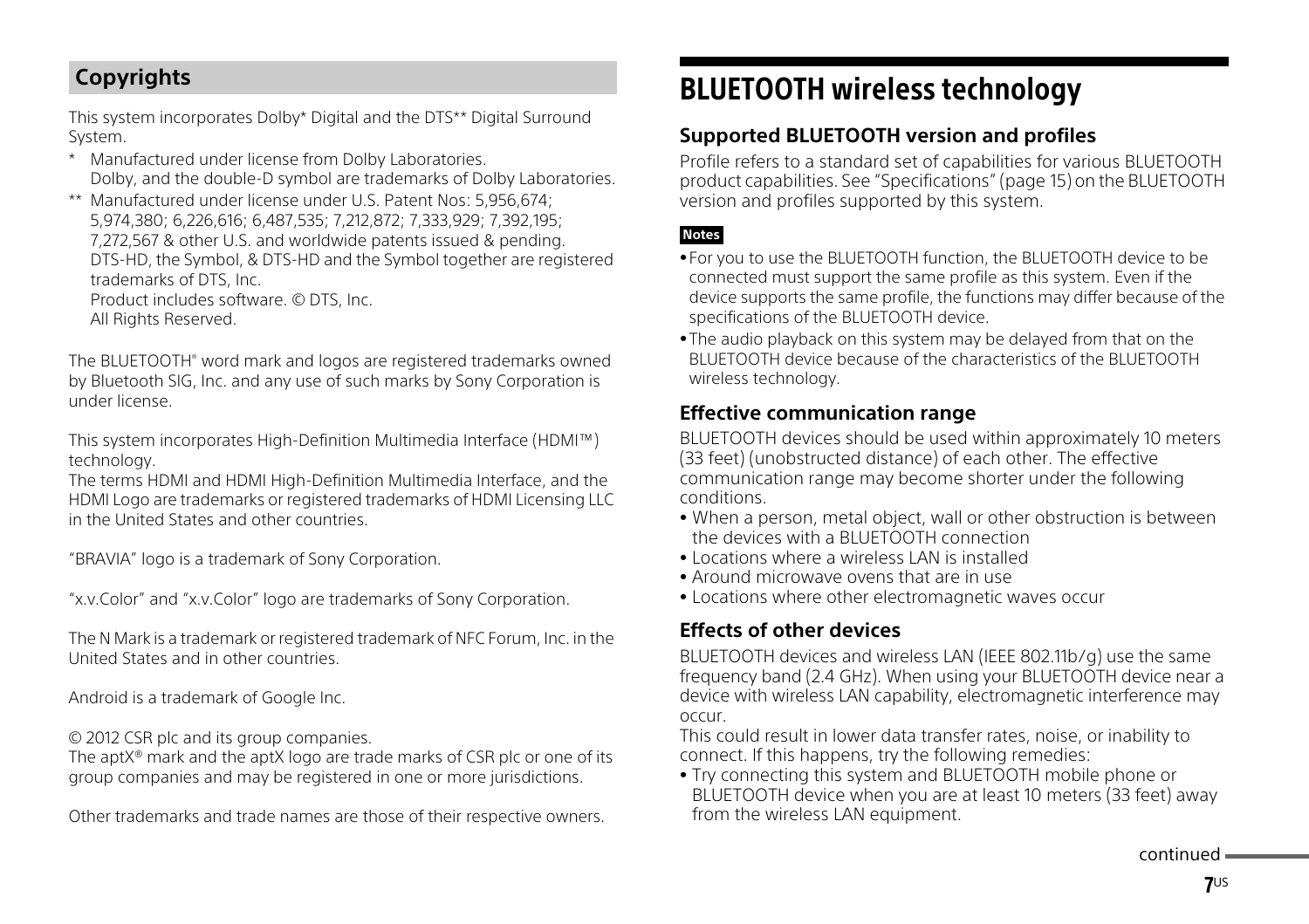Turn off the power to the wireless LAN equipment when using your BLUETOOTH device within 10 meters (33 feet).

# **Effects on other devices**

The radio waves broadcast by this system may interfere with the operation of some medical devices. Since this interference may result in malfunction, always turn off the power on this system, BLUETOOTH mobile phone and BLUETOOTH device in the following locations:

- In hospitals, on trains, in airplanes, at gas stations, and any place where flammable gasses may be present
- Near automatic doors or fire alarms

### **Notes**

- This system supports security functions that comply with the BLUETOOTH specification as a means of ensuring security during communication using BLUETOOTH technology. However, this security may be insufficient depending on the setting contents and other factors, so always be careful when performing communication using BLUETOOTH technology.
- Sony cannot be held liable in any way for damages or other loss resulting from information leaks during communication using BLUETOOTH technology.
- BLUETOOTH communication is not necessarily guaranteed with all BLUETOOTH devices that have the same profile as this system.
- BLUETOOTH devices connected with this system must comply with the BLUETOOTH specification prescribed by the Bluetooth SIG, Inc., and must be certified to comply. However, even when a device complies with the BLUETOOTH specification, there may be cases where the characteristics or specifications of the BLUETOOTH device make it impossible to connect, or may result in different control methods, display or operation.
- Noise may occur or the audio may cut off depending on the BLUETOOTH device connected with this system, the communications environment, or surrounding conditions.

<span id="page-7-0"></span>Installering the Bar Speaker on the wall.<br>You can install the Bar Speaker on the wall.

# **Notes**

- Use screws that are suitable for the wall material and strength. As a plaster board wall is especially fragile, attach the screws securely to a wall beam. Install the Bar Speaker on a vertical and flat reinforced area of the wall.
- Be sure to subcontract the installation to Sony dealers or licensed contractors and pay special attention to safety during the installation.
- Sony is not responsible for accidents or damage caused by improper installation, insufficient wall strength, improper screw installation or natural calamity, etc.

# 1 **Prepare screws (not supplied) that are suitable for the holes on the back of the Bar Speaker.**



More than 30 mm (1 3/16 in)



Hole on the back of the Bar Speaker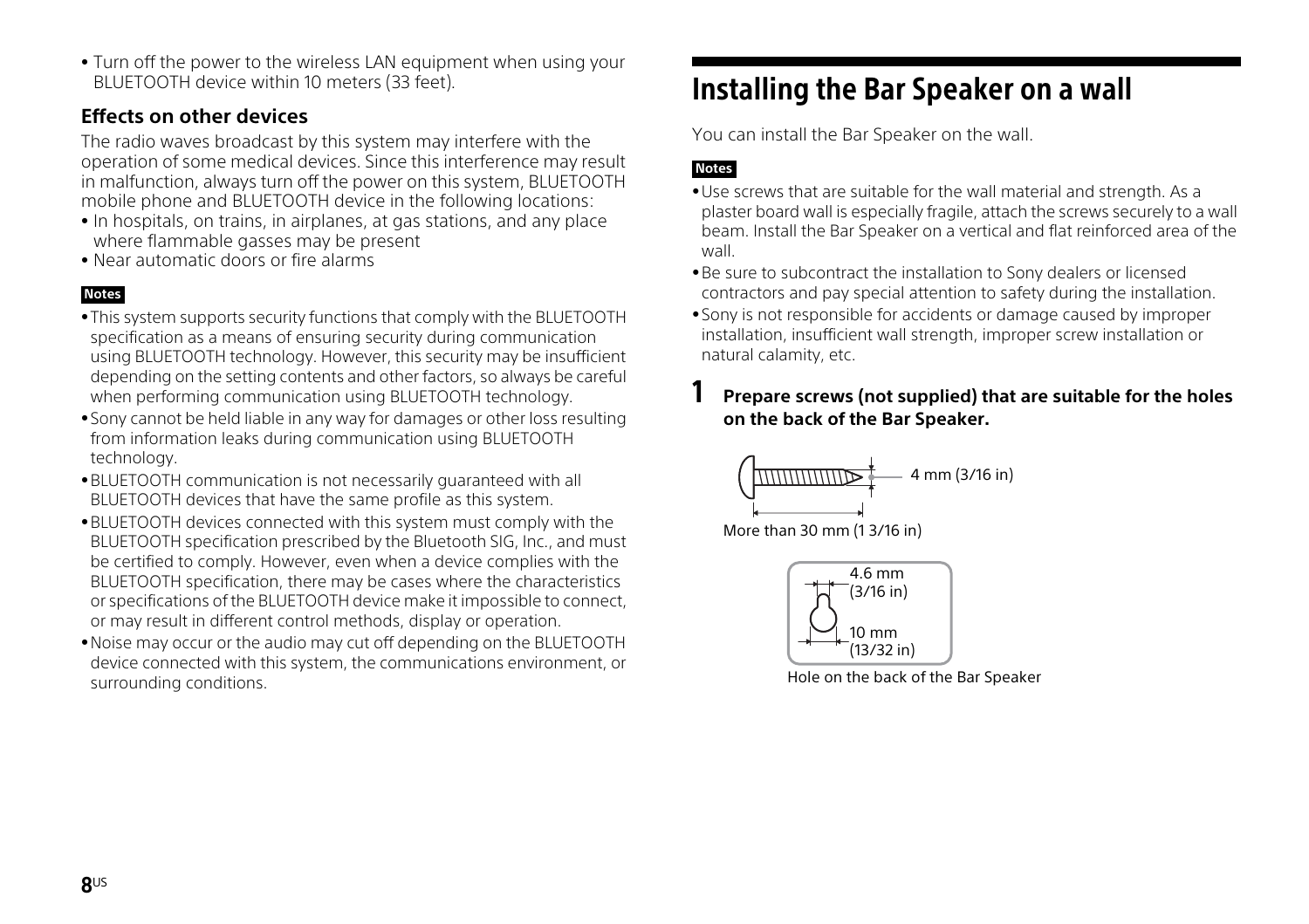2 **Fasten the screws to the wall.** The screws should protrude 8 to 9 mm (approx. 11/32 in).



**5 Hang the Bar Speaker onto the screws.**<br>Align the holes on the back of the Bar Speaker to the screws, then hang the Bar Speaker onto the 2 screws.



# <span id="page-8-0"></span>Enabling the IR repeater function (when you

cannot control the TV) When the Bar Speaker is placed in front of a TV, the TV may not be controlled with the remote control of the TV. In that case, connect the IR blaster supplied to the IR BLASTER jack of the Bar Speaker, then enable the IR repeater function.

You will be able to control the TV with the remote control of the TV via the IR blaster.

# 1 **Connect the IR blaster supplied to the IR BLASTER jack of the Bar Speaker.**



continued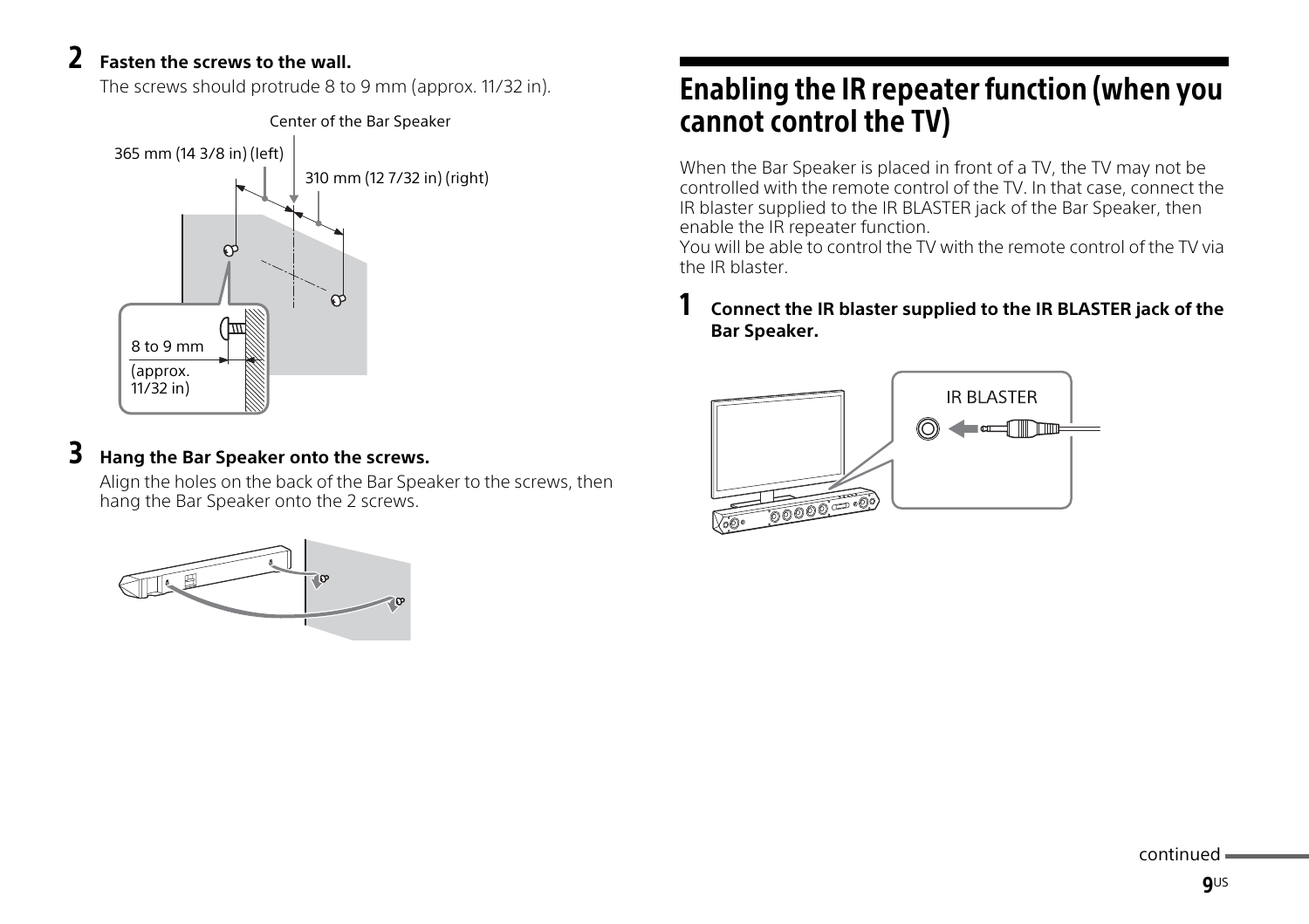2 **Place the IR blaster close to the remote control sensor of the TV, aiming the IR emitter of the IR blaster at the remote control sensor of the TV.**



### **Notes**

- Refer to the operating instructions of your TV for the location of the remote control sensor.
- Connect the IR blaster before connecting the AC power cord (mains lead) of the Bar SPEAKER.
- Do not connect the IR blaster to a headphone jack, etc. of the TV.
- Do not use the IR blaster for any other purposes.
- Make sure that the IR repeater function is working before securing the IR blaster on the Bar Speaker with the double-faced adhesive tape supplied.
- Location of the IR blaster may vary depending on the product you are using.
- 3 **Press MENU on the remote control of the system.** (Refer to "Adjusting the settings" in the Operating Instructions.)
- 4 **Select "SYSTEM" with /, then press ENTER.**
- 5 **Select "IR REP.," then press ENTER.**
- 6 **Select "ON," then press ENTER.**
- 

*Press MENU.*<br>The menu turns off.

### **Notes**

- Be sure to check that the remote control of the TV cannot control the TV, then set "IR REP." to "ON." If it is set to "ON" when the remote control can control the TV, appropriate operation may not be obtained, because of the interference between the direct command from the remote control and the command via the Bar Speaker.
- On some TVs, this function may not work. In this case, adjust the position of the IR blaster or the Bar Speaker.

<span id="page-9-0"></span>Enabline Secure Secure Connection to be used to link the Bar<br>You can specify the wireless connection to be used to link the Bar Speaker to the subwoofer using the Secure Link function. This function is useful when you use multiple wireless products.



**I** Press MENU on the remote control.<br>(Refer to "Adjusting the settings" in the Operating Instructions.)

- 2 **Select "WS" with /, then press ENTER.**
- 3 **Select "SEC. ON," then press ENTER.**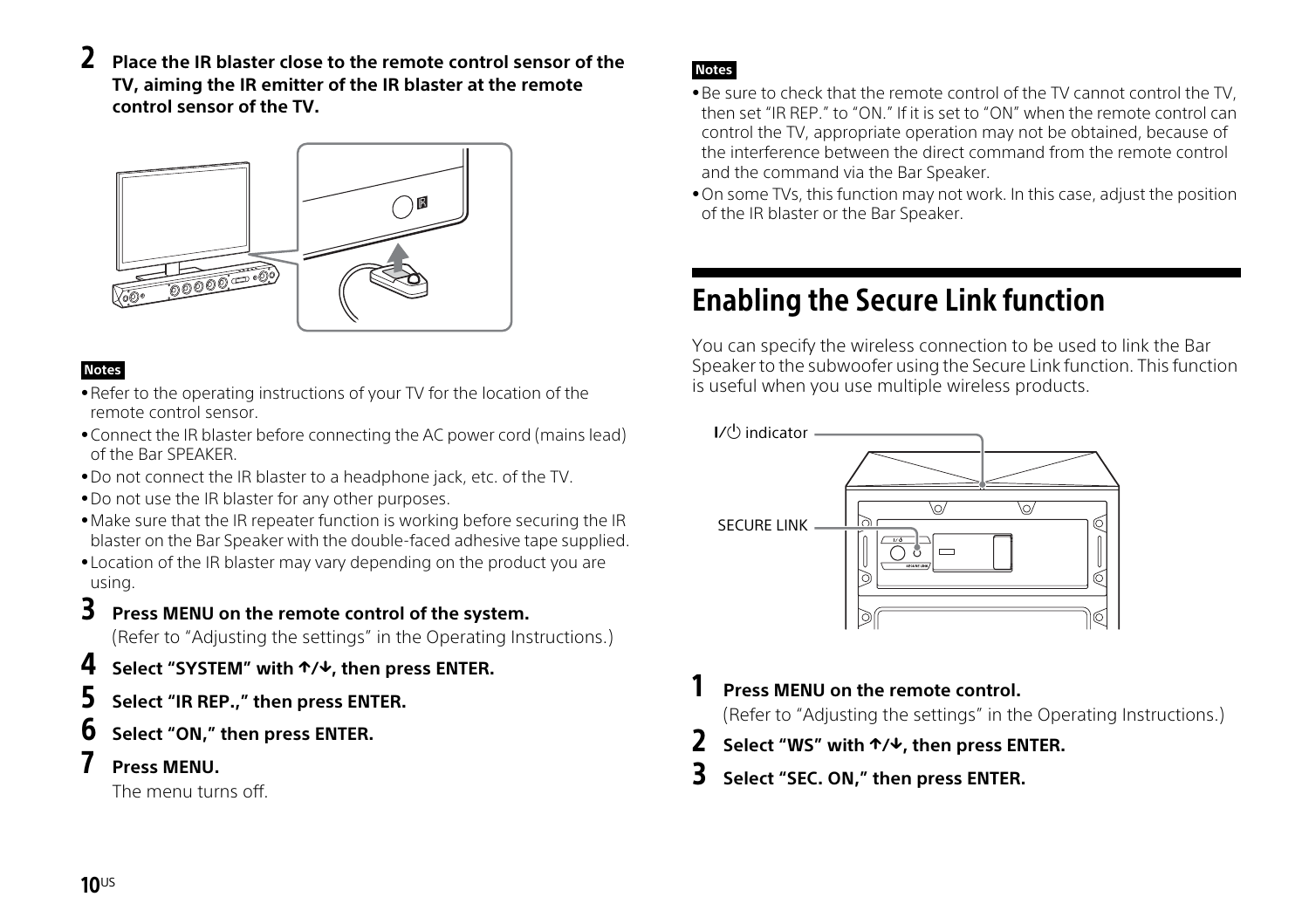4 **When "START" appears, press ENTER.** "SEARCH" appears, and the Bar Speaker searches for equipment that can be used with Secure Link.

Proceed to the next step within 2 minutes.

To quit the Secure Link function during a search for equipment, press RETURN.

# 5 **Press SECURE LINK on the subwoofer with the point of a pen, etc.**

The  $\mathsf{I}\mathsf{V}\mathsf{U}$  indicator on the subwoofer lights in yellow. "OK" appears on the front panel display.

If "FAILED" appears, make sure that the subwoofer is turned on, and perform the process again from step 1.

**D** Press MENU.<br>The menu turns off.

# **Cancelling the Secure Link function**

**I** Press MENU on the remote control.<br>(Refer to "Adjusting the settings" in the Operating Instructions.)

- 2 **Select "WS" with /, then press ENTER.**
- 

# When "OK?" appears, press ENTER. 4 **When "OK?" appears, press ENTER.** "FINISH" appears on the front panel display.

**5 Press MENU.**<br>The menu turns off.

6 **Press and hold SECURE LINK on the subwoofer for several seconds until the indicator turns green or flashes in green.**

Be sure to press SECURE LINK with the point of a pen, etc.

<span id="page-10-0"></span>Using the Control for HDMI function By enabling the Control for HDMI function, and connecting equipment that is compatible with the Control for HDMI function via an HDMI cable, operation is simplified with the features below.

# **System Power Off**

When you turn off the TV using the power button on the TV's remote control, the system and the connected equipment turn off automatically.

# **System Audio Control**

If you turn on the system while you are watching the TV, the TV sound is output from the speakers of the system automatically. The volume of the system is adjusted when you adjust the TV volume. If the TV sound was output from the speakers of the system the last time you turned off the TV, the system is turned on automatically when you turn on the TV again, and the TV sound is output from the speakers of the system automatically.

# **Audio Return Channel (ARC)**

If the TV is compatible with the Audio Return Channel (ARC) technology, an HDMI cable connection also sends a digital audio signal from the TV to the system. You do not need to make a separate audio connection for listening to TV sound from the system.

# **One-Touch Play**

When you play the equipment connected to the system with an HDMI cable, the connected TV is turned on automatically and the input signal of the system is switched to the appropriate HDMI input.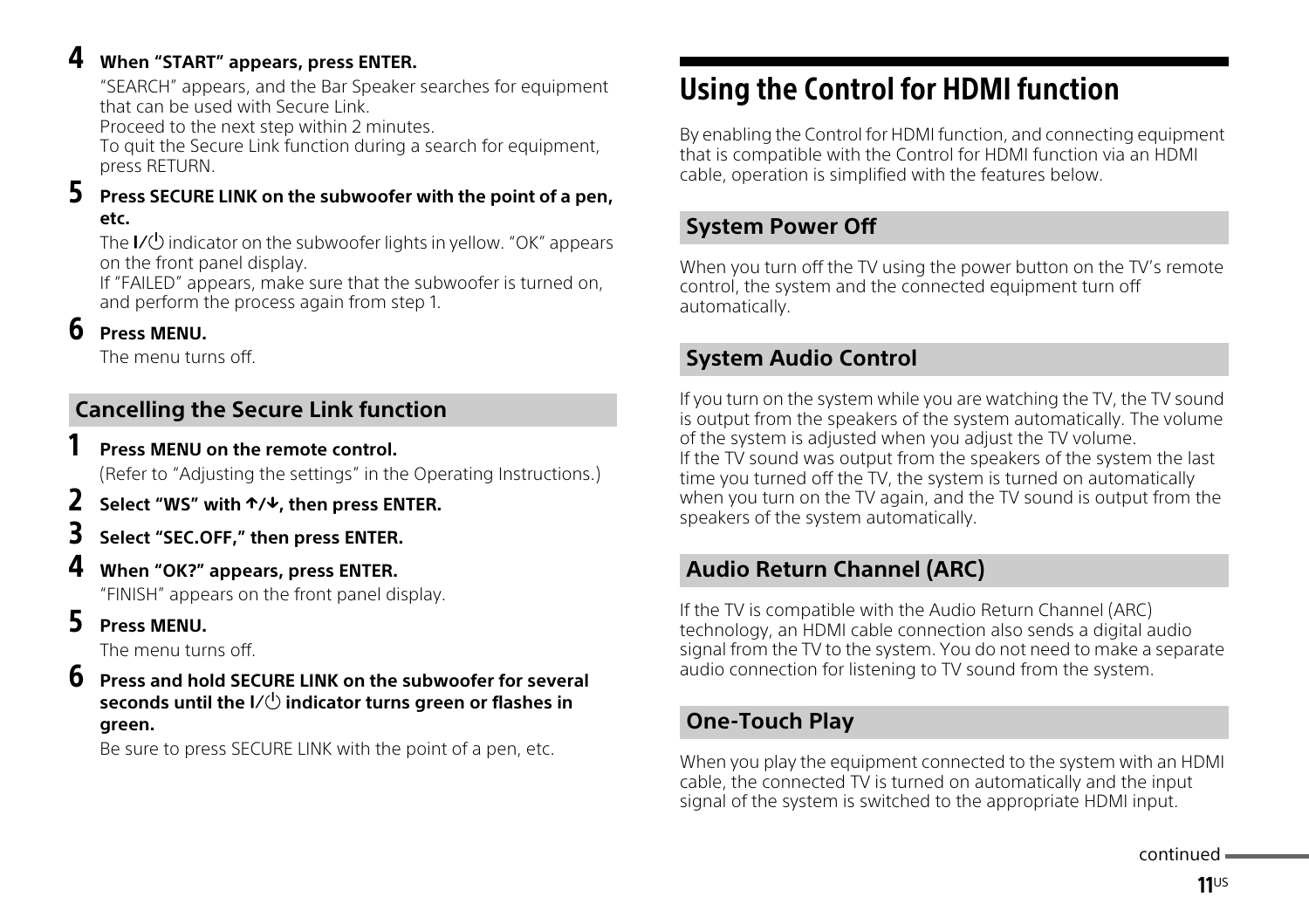**Notes**

- The above features may not operate with certain equipment.
- Depending on the settings of the connected equipment, the Control for HDMI function may not work correctly. Refer to the operating instructions of the equipment.

<span id="page-11-0"></span>USING "BRAVIA" SYNC FEATURES<br>The original Sony functions listed below can also be used with products that are compatible with "BRAVIA" Sync.

# **Power save**

If a "BRAVIA" Sync-compatible TV is connected to the system, the power consumption is reduced in standby mode by stopping HDMI signal transmission when TV is turned off.

# **Notes on HDMI connections**

- Use a High Speed HDMI cable. If you use a Standard HDMI cable, 1080p, Deep Color, or 3D/4K images may not be displayed properly.
- Use an HDMI-authorized cable. Use a Sony High Speed HDMI cable with Cable Type Logo.
- We do not recommend using an HDMI-DVI conversion cable.
- Check the setup of the connected equipment if an image is poor or the sound does not come out of the equipment connected via the HDMI cable.
- Audio signals (sampling frequency, bit length, etc.) transmitted from an HDMI jack may be suppressed by the connected equipment.
- Sound may be interrupted when the sampling frequency or the number of channels of audio output signals from the playback equipment is switched.
- When the connected equipment is not compatible with copyright protection technology (HDCP), the image and/or the sound from the HDMI TV OUT (ARC) jack may be distorted or may not be output. In this case, check the specification of the connected equipment.
- When "TV" is selected for the input source of the system, video signals via one of the HDMI IN jacks that was selected last time are output from the HDMI TV OUT (ARC) jack.
- This system supports Deep Color, "x.v.Color," 3D, and 4K transmission.
- To enjoy 3D images, connect a 3D-compatible TV and video equipment (Blu-ray Disc player, "PlayStation®3," etc.) to the system using High Speed HDMI cables, put on 3D glasses, and then play back 3D compatible Blu-ray Disc.
- To enjoy 4K images, the TV and players that are connected to the system must be compatible with the 4K images.

<span id="page-11-1"></span>If you experience any of the following difficulties while using the system, use this troubleshooting guide to help remedy the problem before requesting repairs. Should any problem persist, consult your nearest Sony dealer.

# **POWER**

## The system is not turned on.

→ Check that the AC power cord (mains lead) is connected securely.

# The system is turned off automatically.

→ The "A. STBY" function is working. Set "A. STBY" to "OFF" (refer to "Adjusting the settings" in the Operating Instructions).

# **SOUND**

# Dolby Digital or DTS multi-channel sound is not reproduced.

→ Check the audio setting of Dolby Digital or DTS format on the Bluray Disc player, DVD player, etc., connected to the system.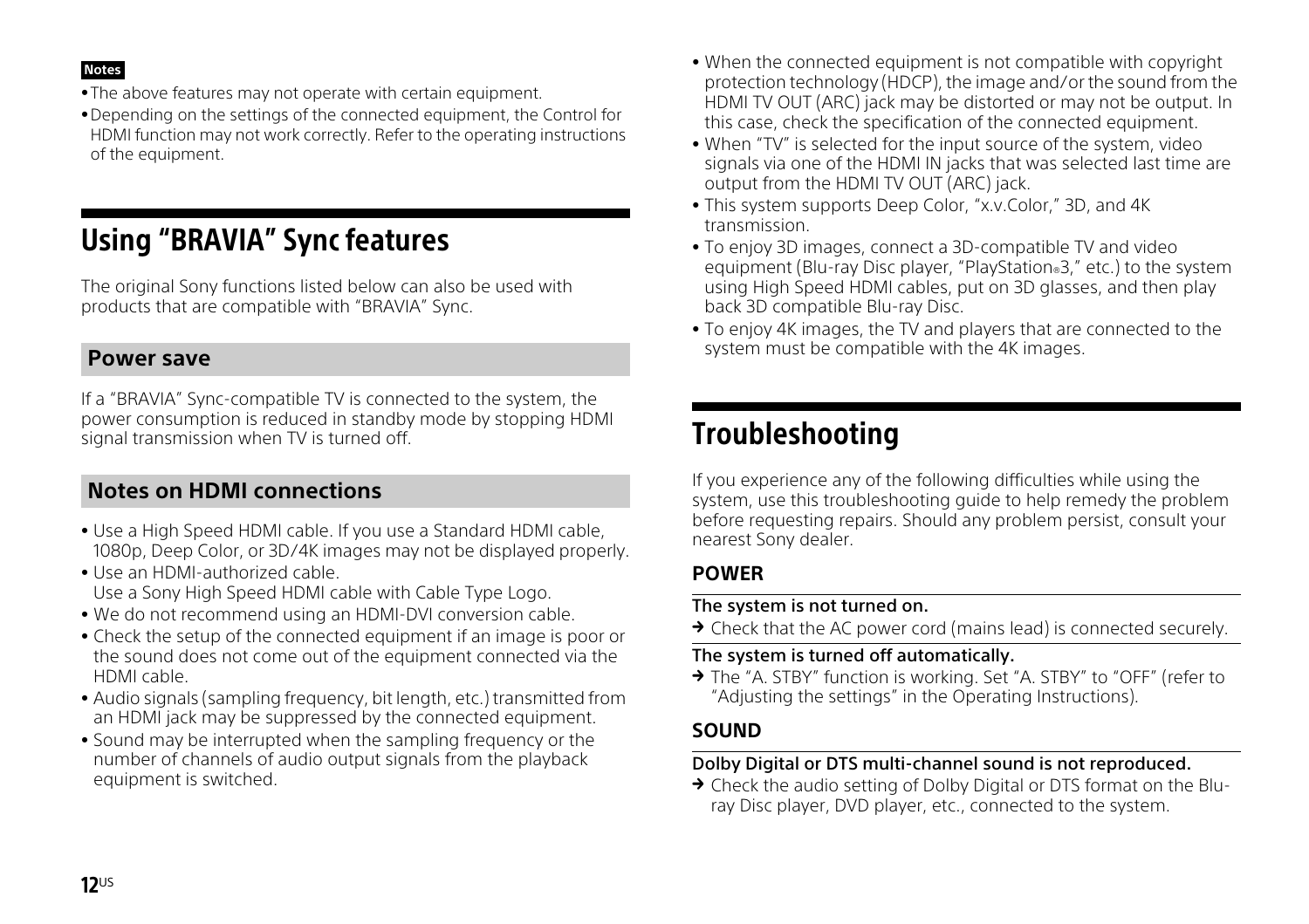## The surround effect cannot be obtained.

- → Depending on the input signal and the SOUND MODE setting. surround sound processing may not work effectively. The surround effect may be subtle depending on the program or disc.
- $\rightarrow$  If you connect a Blu-ray Disc player or a DVD player compatible with the surround effect function, the surround effect of the system may not work. In this case, set the surround effect function of the connected equipment to off. For details, refer to the operating instructions supplied with the connected equipment.

# No TV sound is output from the system.

- → Make sure the input source is selected correctly. You should try other input sources by pressing the INPUT button several times (refer to "Listening to the audio" in the Operating Instructions).
- → Check the connection of the HDMI cable, digital optical cable, or audio cable that is connected to the system and the TV.
- → Check that "TV" is displayed as the input source on the front panel display.
- $\rightarrow$  Check the sound output of the TV.
- → Check to make sure the TV sound volume is not too low or muted.
- → When a TV compatible with the Audio Return Channel (ARC) technology is connected with an HDMI cable, check to make sure the cable is connected to the HDMI (ARC) jack of the TV.
- → If the TV is not compatible with the Audio Return Channel (ARC) technology, connect the digital optical cable in addition to the HDMI cable in order to output sound.

# The sound is output from both the system and the TV.

 $\rightarrow$  Turn off the sound of the system or the TV.

# Sound lags behind the TV image.

→ Set "SYNC" to "OFF" if it is set to any of 1 to 4 (refer to "Adjusting the settings" in the Operating Instructions).

## No sound or only a very low-level sound of the connected equipment is heard from the system.

- $\rightarrow$  Press VOL + and check the volume level.
- → Press MUTING or VOL + to cancel the muting function.
- → Check that the input source is correctly selected.
- → Check that all the cables and cords of the system and the connected equipment are fully inserted.

# **BLUETOOTH**

# BLUETOOTH connection cannot be completed.

 $\rightarrow$  Make sure that the BLUETOOTH indicator is turned on.

| <b>System status</b>                                                | <b>Indicator status</b>  |
|---------------------------------------------------------------------|--------------------------|
| During BLUETOOTH pairing                                            | Flashes quickly in blue. |
| The system is attempting to connect<br>with a BLUETOOTH device      | Flashes in blue.         |
| The system has established in<br>connection with a BLUETOOTH device | Lights up in blue.       |
| The system is in BLUETOOTH standby<br>mode (when the system is off) | Flashes slowly in blue.  |

- $\rightarrow$  Make sure the BLUETOOTH device to be connected is turned on and the BLUETOOTH function is enabled.
- → Locate this system and the BLUETOOTH device as near as possible.
- → Pair this system and the BLUETOOTH device again.

# Pairing cannot be done.

- $\rightarrow$  Bring this system and the BLUETOOTH device closer together (refer to "Listening to the audio from BLUETOOTH devices" in the Operating Instructions).
- $\rightarrow$  Make sure this system is not receiving interference from a Wi-Fi network, other 2.4 GHz wireless devices, or a microwave oven. If a device that generates electromagnetic radiation is nearby, move the device away from this system.

### BLUETOOTH connection is disconnected. No sound from the connected device is output. Sound skips.

- → Bring this system and the BLUETOOTH device closer together.
- $\rightarrow$  If a device that generates electromagnetic radiation, such as a Wi-Fi network, other BLUETOOTH devices, or a microwave oven is nearby, move the device away from this system.
- → Remove any obstacle between this system and the BLUETOOTH device, or move this system away from the obstacle.
- → Re-position the BLUETOOTH device connected.
- → Try changing the Wi-Fi frequency of the Wi-Fi router, computer, etc., to 5 GHz band.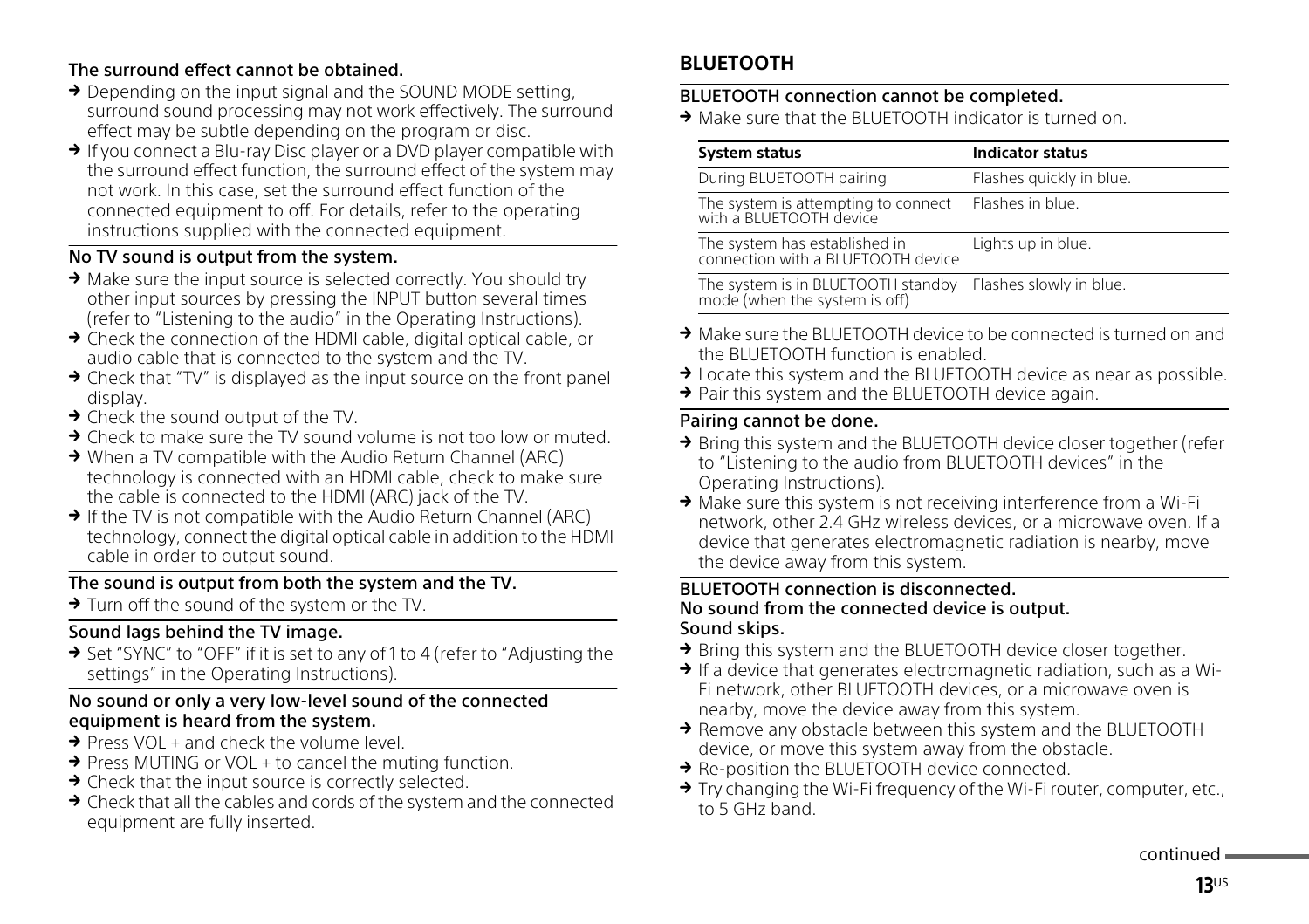## The sound is not in sync with the image.

 $\rightarrow$  When you are watching movies, you may hear the sound with a slight delay from the image.

# **WIRELESS SOUND**

## No sound is output from the subwoofer.

- → Make sure the AC power cord (mains lead) of the subwoofer is connected.
- $\rightarrow$  Make sure the wireless transceivers are inserted correctly (refer to "Inserting the wireless transceivers" in the Operating Instructions).
- $\rightarrow$  If the I/ $\circ$  indicator is off:
	- Check that the AC power cord (mains lead) of the subwoofer is connected securely.
	- Turn the subwoofer on by pressing the  $\mathsf{I}\mathsf{V}\mathsf{O}$  button on the subwoofer.
- $\rightarrow$  If the I/ $\circlearrowleft$  indicator flashes in green slowly or is lit in red:
	- Move the subwoofer so that the indicator lights up in green.
	- Check the wireless transmission status with "RF CHK" (refer to "Adjusting the settings" in the Operating Instructions). If "RF NG" appears on the front panel display, push the wireless transceivers into the Bar Speaker and the subwoofer until they click.
	- Operate it as described in "Enabling the Secure Link function" [\(page](#page-9-0) 10).
- $\rightarrow$  If the  $\overline{I}$  indicator flashes in green quickly:
	- $-$  First press the  $\mathsf{L}(0)$  button to turn off the subwoofer, then insert the wireless transceiver into the subwoofer correctly, and press the  $\mathsf{I}\mathsf{Z}\mathsf{U}$  button on the subwoofer again.
- $\rightarrow$  If the I/ $\circ$  indicator flashes in red:
	- Press the  $\mathsf{L}(1)$  button to turn off the subwoofer, and check that nothing is blocking the ventilation holes of the subwoofer.
- $\rightarrow$  In the case of input sources that contain very little bass sound components (i.e., a TV broadcast), the sound from the subwoofer may be difficult to hear.
- → Turn up the subwoofer volume by pressing the SW VOL + button (refer to "Parts and controls" in the Operating Instructions).

### Sound skips or has noise.

- $\rightarrow$  If a device that generates electromagnetic radiation, such as a Wi-Fi network, or a microwave oven is nearby, move the device away from this system.
- $\rightarrow$  Remove any obstacle between the Bar Speaker and the subwoofer. or move this system away from the obstacle.
- $\rightarrow$  Locate the Bar Speaker and the subwoofer as near as possible.

# **OTHERS**

# The remote control does not function.

- $\rightarrow$  Point the remote control at the remote control sensor  $\mathbb{R}$  on the system (refer to "Parts and controls" in the Operating Instructions).
- $\rightarrow$  Remove any obstacles in the path between the remote control and the system.
- $\rightarrow$  Replace both batteries in the remote control with new ones, if they are weak.
- → Make sure you are pressing the correct button on the remote control.

## TV remote control does not work.

 This problem might be solved by using the IR blaster supplied ([page](#page-8-0) 9).

## The Control for HDMI function does not work properly.

- → Check the HDMI connection.
- $\rightarrow$  Set up the Control for HDMI function on the TV.
- $\rightarrow$  Make sure that any equipment connected is compatible with "BRAVIA" Sync.
- → Check the Control for HDMI settings on the connected equipment. Refer to the operating instructions supplied with the connected equipment.
- $\rightarrow$  If you connect/disconnect the AC power cord (mains lead), wait for more than 15 seconds and operate the system.
- $\rightarrow$  If you connect the audio output of the video equipment and the system using a cable other than an HDMI cable, no sound may be output because of "BRAVIA" Sync. In this case, set "CTRL" to "OFF" (refer to "Adjusting the settings" in the Operating Instructions) or connect the audio output jack directly to the TV instead of the system.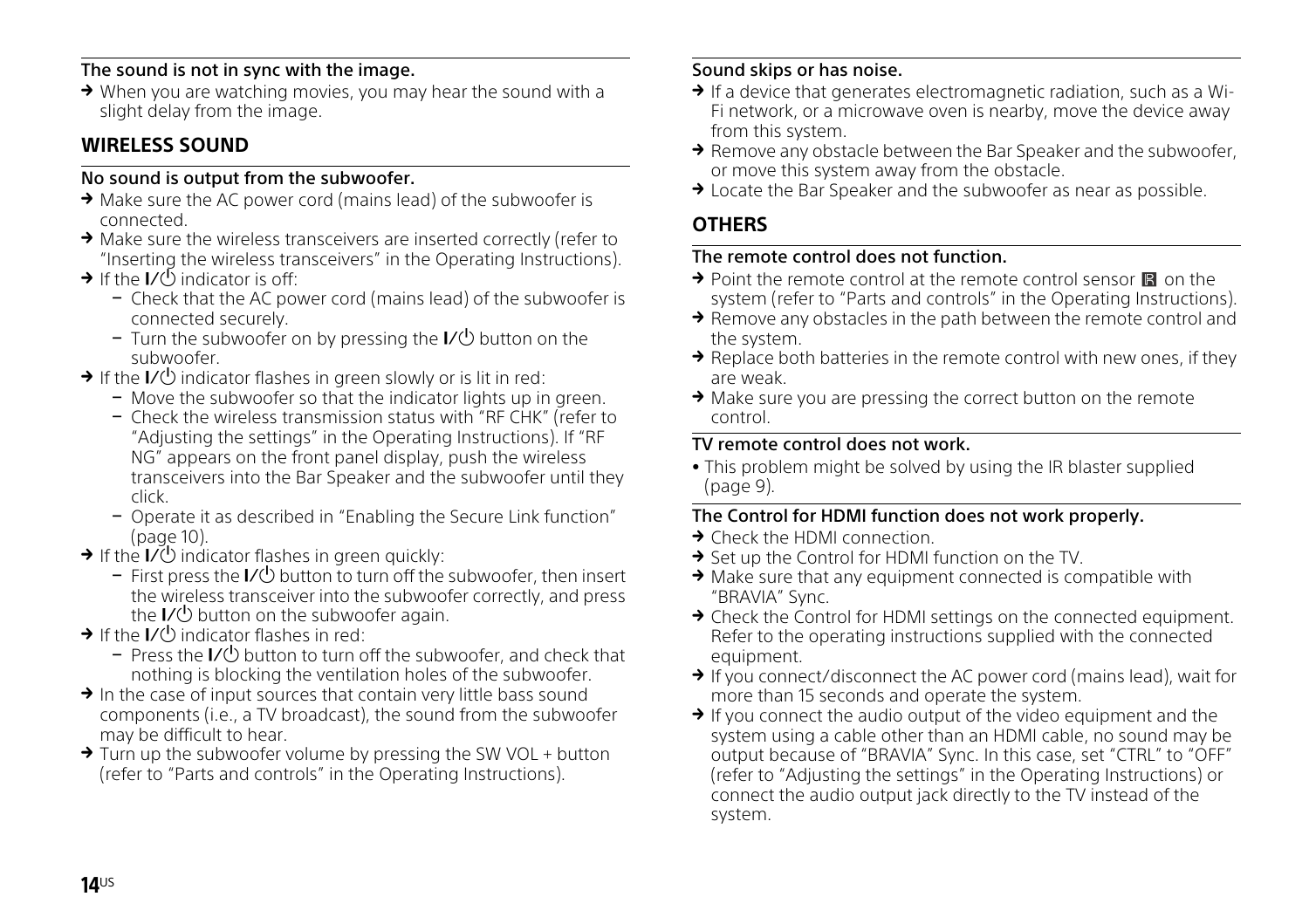# "PRTECT (protect)" appears on the front panel display.

 $\rightarrow$  Press the  $\mathsf{L}(1)$  button to turn off the system. After "STBY" disappears, disconnect the AC power cord (mains lead), then check that nothing is blocking the ventilation holes of the system.

# **RESET**

If the system still does not operate properly, reset the system as follows:

# **1** Press the I/① button to turn on the Bar Speaker.<br>2 Press the I/(<sup>1</sup>) button while pressing INPHT and \

2 **Press the button while pressing INPUT and VOL on the Bar Speaker.** 

"RESET" appears and the system is reset. The menu, SOUND MODE, etc., return to the default settings.

# <span id="page-14-0"></span>Specifications

# **Bar Speaker (SA-ST7)**

# **Amplifier section**

U.S. models:

POWER OUTPUT AND TOTAL HARMONIC DISTORTION:

(FTC)

Front  $L$  + Front R:

With 4 ohms loads, both channels driven, from 200 - 20,000 Hz; rated 25 Watts per channel minimum RMS power, with no more than 1% total harmonic distortion from 250 milliwatts to rated output.

POWER OUTPUT (reference)

Front L/Front R speaker blocks: 50 Watts (per channel at 4 ohms, 1 kHz)

Center speaker block: 50 Watts (per channel at 4 ohms, 1 kHz)

Canadian models:

POWER OUTPUT (rated)

Front L + Front R: 35 W + 35 W

(at 4 ohms, 1 kHz, 1 % THD)

POWER OUTPUT (reference)

Front L/Front R speaker blocks: 50 Watts (per channel at 4 ohms, 1 kHz) Center speaker block: 50 Watts (per channel at 4 ohms, 1 kHz)

Inputs

HDMI IN 1/2/3\* OPTICAL IN 1(TV)/2 ANALOG IN COAXIAL IN

\* These 3 jacks are identical. Using any of them makes no difference.

**Output** 

HDMI TV OUT (ARC)

# **BLUETOOTH section**

Communication system BLUETOOTH Specification version 3.0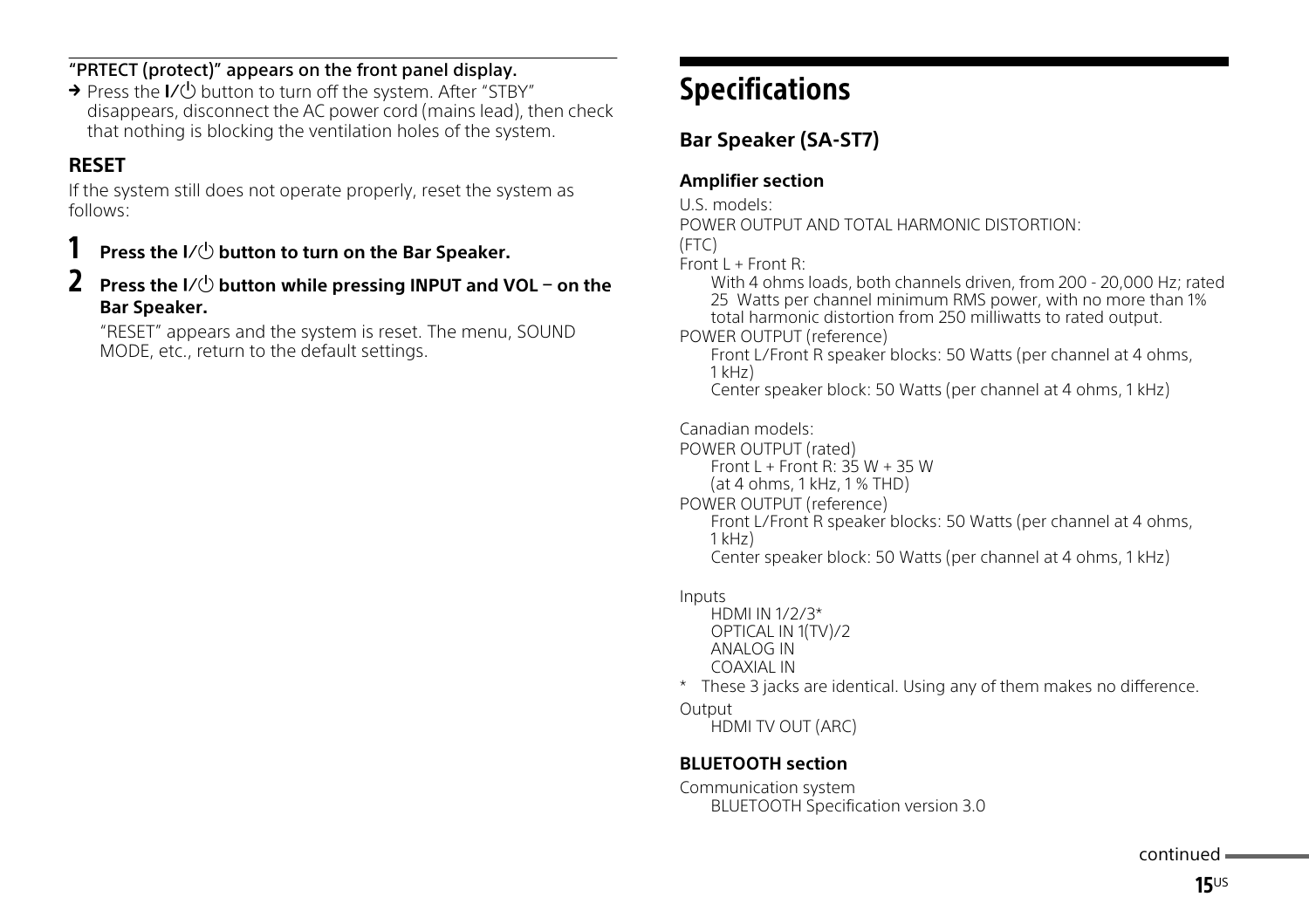Output

BLUETOOTH Specification Power Class 2 Maximum communication range Line of sight approx. 10 m  $(33 ft)^{1}$ Maximum number of devices to be registered 9 devices Frequency band 2.4 GHz band (2.4000 GHz - 2.4835 GHz) Modulation method FHSS (Freq Hopping Spread Spectrum) Compatible BLUETOOTH profiles2) A2DP (Advanced Audio Distribution Profile) AVRCP 1.3 (Audio Video Remote Control Profile) Supported Codecs<sup>3)</sup> SBC<sup>4)</sup>, AAC<sup>5)</sup>, aptX Transmission range (A2DP) 20 Hz - 20,000 Hz (Sampling frequency 44.1 kHz) 1) The actual range will vary depending on factors such as obstacles between devices, magnetic fields around a microwave oven, static electricity, cordless phone, reception sensitivity, operating system, software application, etc.

- 2) BLUETOOTH standard profiles indicate the purpose of BLUETOOTH communication between devices.
- 3) Codec: Audio signal compression and conversion format
- 4) Subband Codec
- 5) Advanced Audio Coding

# **Front L/Front R speaker blocks**

Speaker system 2-way speaker system, Acoustic suspension Speaker Woofer: 65 mm (2 5/8 in) cone type, Magnetic fluid speaker Tweeter; 20 mm (13/16 in) dome type

Rated impedance 4 ohms

# **Center speaker block**

Speaker system Full range speaker system, Acoustic suspension Speaker (5 speakers) 65 mm (2 5/8 in) cone type, Magnetic fluid speaker Rated impedance 4 ohms

## **General**

Power requirements 120 V AC, 60 Hz Power consumption On: 50 W "Control for HDMI" is off (Standby mode): 0.5 W or less BLUETOOTH Standby mode: 0.5 W or less Dimensions (approx.) (w/h/d) 1,080 mm × 109 mm × 110 mm (42 5/8 in × 4 3/8 in × 4 3/8 in) (without grille frame, without stands) 1,080 mm × 109 mm × 129 mm (42 5/8 in × 4 3/8 in × 5 1/8 in) (with grille frame, without stands) 1,080 mm × 129 mm × 138 mm (42 5/8 in × 5 1/8 in × 5 1/2 in) (with grille frame, with stands) 1,080 mm × 129 mm × 130 mm (42 5/8 in × 5 1/8 in × 5 1/8 in) (without grille frame, with stands) Mass (approx.)

7.9 kg (17 Ib 6 5/8 oz) (with grille frame, with stands)

# **Subwoofer (SA-WST7)**

POWER OUTPUT (reference) 100 W (per channel at 4 ohms, 100 Hz) Speaker system Subwoofer, Passive radiator type Speaker 180 mm (7 1/8 in) cone type 200 mm × 300 mm (7 7/8 in × 11 7/8 in) cone type, Passive radiator Rated impedance 4 ohms Power requirements 120 V AC, 60 Hz Power consumption On: 30 W Standby mode: 0.5 W or less Dimensions (approx.) 241 mm × 391 mm × 411 mm (9 1/2 in × 15 1/2 in × 16 1/4 in) (w/h/d)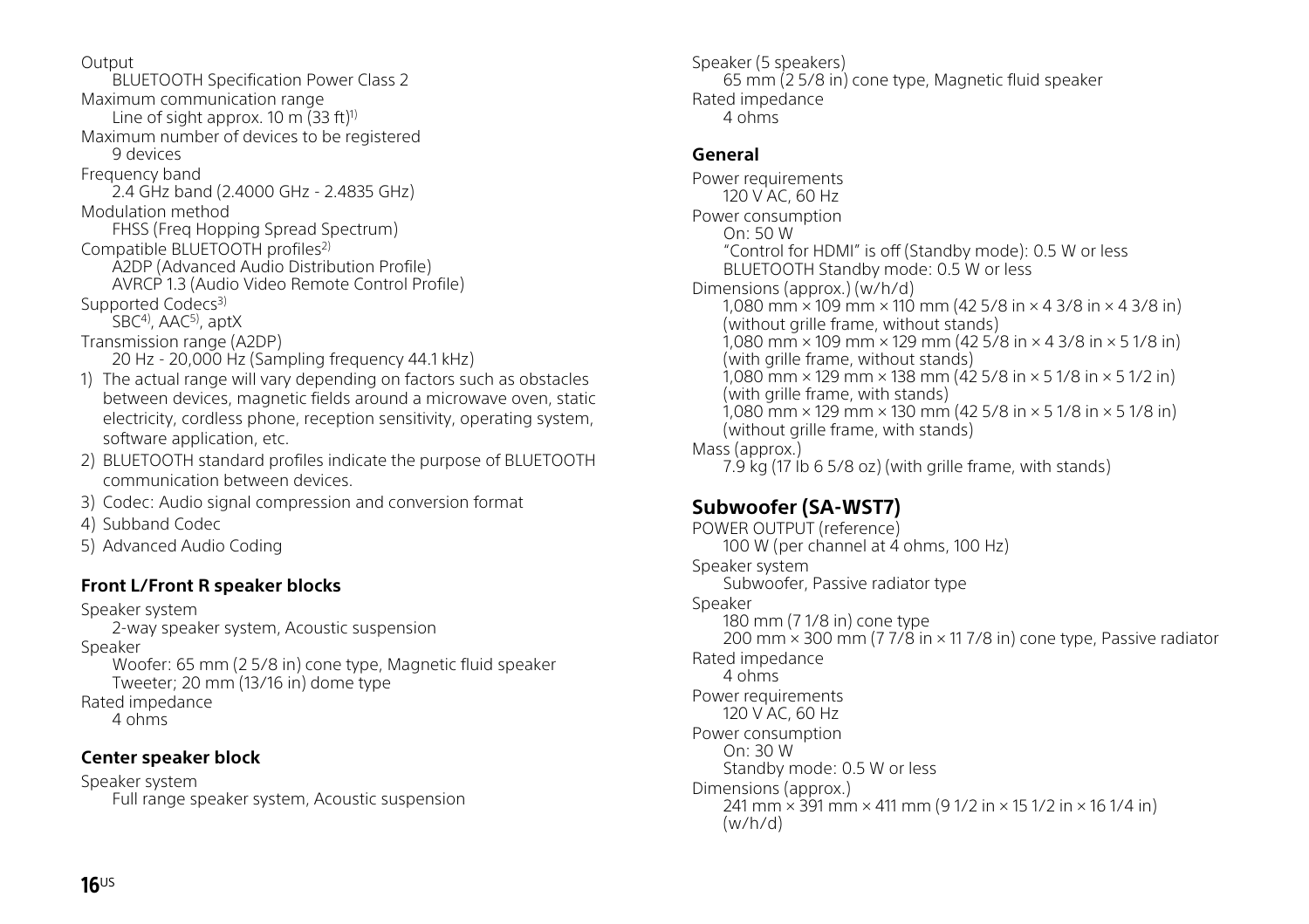### Mass (approx.) 11.2 kg (24 Ib 11 oz)

# **Wireless transceiver (EZW-RT50)**

Communication System Wireless Sound Specification version 1.0 Frequency band 5.736 GHz - 5.814 GHz Power requirements DC 3.3 V, 300 mA Modulation method DSSS Dimensions (approx.) 30 mm  $\times$  9 mm  $\times$  60 mm (1 3/16 in  $\times$  3/8 in  $\times$  2 3/8 in) (w/h/d) Mass (approx.)  $10 \text{ q}$   $(3/8 \text{ oz})$ 

# **Digital audio input formats supported by the system**

| Dolby Digital       | DTS-HD Master Audio*                      |
|---------------------|-------------------------------------------|
| Dolby Digital Plus* | DTS-HD High Resolution Audio*             |
| Dolby TrueHD*       | DTS-HD Low Bit Rate*                      |
| DTS.                | Linear PCM 2ch 48 kHz or less             |
| DTS 96/24           | Linear PCM Maximum 7.1ch 192 kHz or less* |
|                     |                                           |

\* It is possible to input these formats only with HDMI connection.

# **Video formats supported by the system**

## **Input/Output (HDMI Repeater block)**

|                            |         |                  | 3D                      |                                    |
|----------------------------|---------|------------------|-------------------------|------------------------------------|
| File                       | 2D      | Frame<br>packing | Side-by-<br>Side (Half) | Over-Under<br>(Top-and-<br>Bottom) |
| 4096 × 2160p @ 23.98/24 Hz | $\circ$ |                  |                         |                                    |
| 3840 × 2160p @ 29.97/30 Hz | O       |                  |                         |                                    |
| 3840 × 2160p @ 25 Hz       |         |                  |                         |                                    |
| 3840 × 2160p @ 23.98/24 Hz | O       |                  |                         |                                    |

|                            |    |                  | 3D                      |                                    |
|----------------------------|----|------------------|-------------------------|------------------------------------|
| <b>File</b>                | 2D | Frame<br>packing | Side-by-<br>Side (Half) | Over-Under<br>(Top-and-<br>Bottom) |
| 1920 × 1080p @ 59.94/60 Hz | O  |                  | Ο                       | ∩                                  |
| 1920 × 1080p @ 50 Hz       | ◯  |                  | Ω                       | ∩                                  |
| 1920 × 1080p @ 29.97/30 Hz | ∩  | ∩                | ∩                       | ∩                                  |
| 1920 × 1080p @ 25 Hz       | ∩  | Ο                | Ω                       | ∩                                  |
| 1920 × 1080p @ 23.98/24 Hz | О  | Ο                | Ο                       | ∩                                  |
| 1920 × 1080i @ 59.94/60 Hz | ◯  | О                | О                       | ∩                                  |
| 1920 × 1080i @ 50 Hz       | ∩  | О                | ∩                       | ∩                                  |
| 1280 × 720p @ 59.94/60 Hz  | ∩  | Ω                | Ω                       | ∩                                  |
| 1280 × 720p @ 50 Hz        | ∩  | Ω                | ∩                       | ∩                                  |
| 1280 × 720p @ 29.97/30 Hz  | О  | Ο                | ∩                       | ∩                                  |
| 1280 × 720p @ 23.98/24 Hz  | ∩  | Ω                | ∩                       | ∩                                  |
| 720 × 480p @ 59.94/60 Hz   | ◯  |                  |                         |                                    |
| 720 × 576p @ 50 Hz         | ∩  |                  |                         |                                    |
| 640 × 480p @ 59.94/60 Hz   | ∩  |                  |                         |                                    |

Design and specifications are subject to change without notice.

- Standby power consumption: 0.5 W or less (Bar Speaker), 0.5 W or less (Subwoofer) Over 85% power efficiency of
- amplifier block is achieved with the full digital amplifier, S-Master.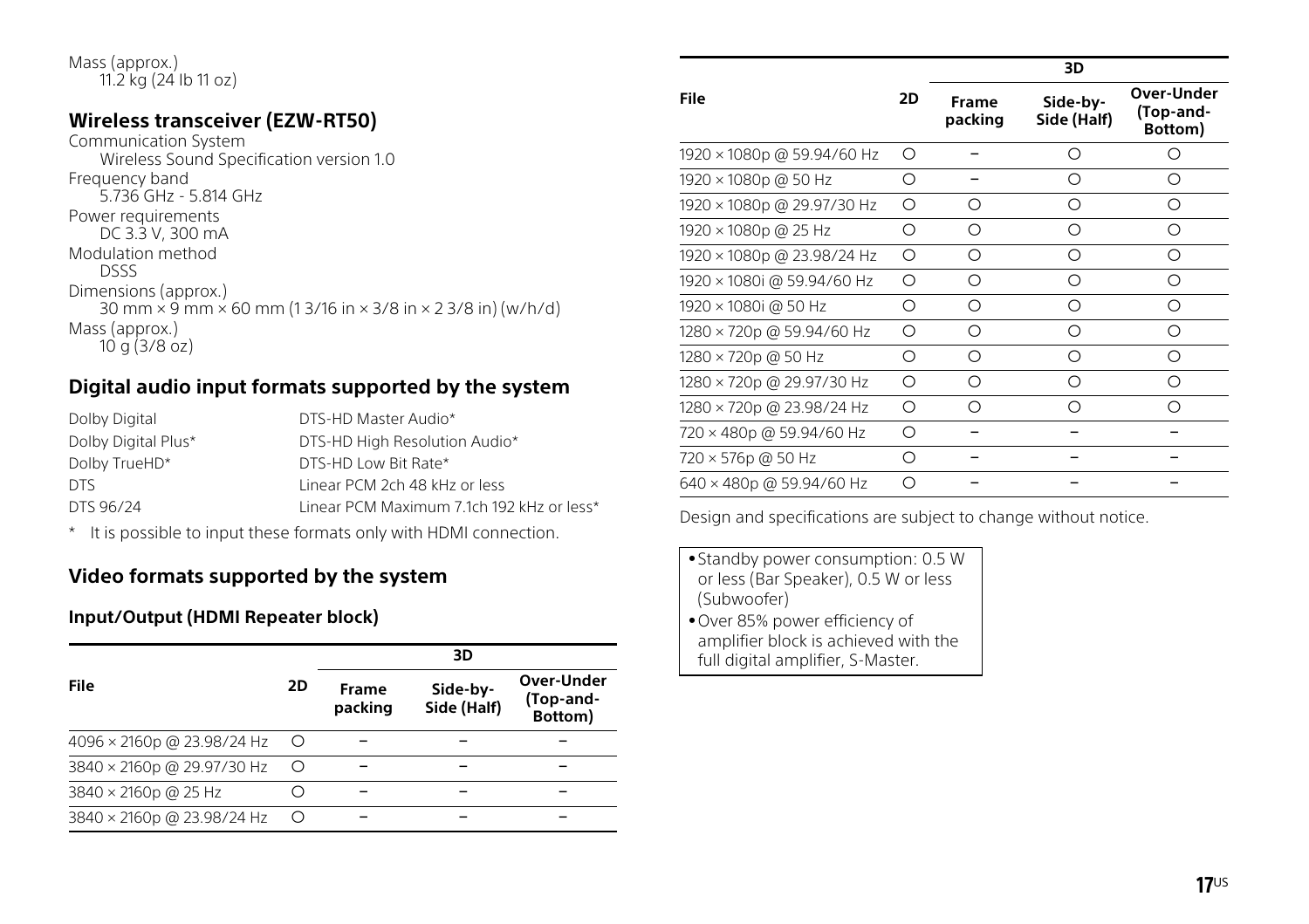# **AVERTISSEMENT**

### **Pour réduire les risques d'incendie ou d'électrocution, gardez cet appareil à l'abri de la pluie et de l'humidité.**

L'appareil n'est pas débranché du secteur aussi longtemps qu'il est raccordé à la prise secteur, même s'il s'éteint automatiquement.

Pour réduire le risque d'incendie, n'obstruez pas l'orifice de ventilation de l'appareil avec un journal, une nappe, une tenture, etc. N'exposez pas l'appareil à une source de flamme nue (par exemple, une bougie allumée).

Pour réduire le risque d'incendie ou d'électrocution, n'exposez pas cet appareil à des éclaboussures ou des gouttes d'eau et ne posez pas dessus des objets remplis de liquides, notamment des vases.

La fiche principale étant utilisée pour déconnecter l'unité de l'alimentation secteur, connectez l'unité à une prise secteur aisément accessible. Si vous remarquez une anomalie dans l'appareil, débranchez immédiatement la fiche principale de la prise secteur.

N'installez pas cet appareil dans un endroit confiné, comme sur une étagère ou un meuble TV intégré.

N'exposez pas les piles ou un appareil contenant des piles à une chaleur excessive, notamment aux rayons directs du soleil ou à des flammes.

Utilisation à l'intérieur seulement.

# **Pour les clients résidant aux Etats-Unis**



Ce symbole est destiné à renseigner l'utilisateur sur la présence à l'intérieur du boîtier de l'appareil d'une « tension dangereuse » non isolée et suffisamment puissante pour présenter un risque d'électrocution.



Ce symbole est destiné à renseigner l'utilisateur sur la présence d'importantes instructions d'utilisation et d'entretien (service) dans les documents qui accompagnent l'appareil.

# **Enregistrement du propriétaire**

Le modèle et les numéros de série se trouvent sur le panneau situé à l'arrière de l'appareil. Indiquez ces numéros dans l'espace prévu à cet effet ci-dessous. Vous devrez vous y référer lors d'un appel à votre revendeur Sony au sujet de ce produit.

N° de modèle HT-ST7

N° de série

# **Consignes de sécurité importantes**

- 1) Lisez ces instructions.
- 2) Conservez ces instructions.
- 3) Respectez tous les avertissements.
- 4) Respectez toutes les instructions.
- 5) N'utilisez pas cet appareil à proximité de l'eau.
- 6) Nettoyez-le uniquement avec un chiffon sec.
- 7) N'obstruez pas les orifices de ventilation. Installez l'appareil conformément aux instructions du fabricant.
- 8) N'installez pas l'appareil à proximité des sources de chaleur telles que les radiateurs, les registres de chaleur, les poêles ou autres appareils (y compris les amplificateurs) produisant de la chaleur.
- 9) N'altérez pas le dispositif de sécurité de la fiche polarisée ou mise à la terre. Une fiche polarisée compte deux lames de largeur différente. Une fiche de type mise à la terre possède deux lames et une broche de mise à la terre. La lame la plus large ou la troisième broche assure une fonction de sécurité. Si la fiche fournie d'origine ne s'adapte pas à votre prise, faites remplacer la prise obsolète par un électricien.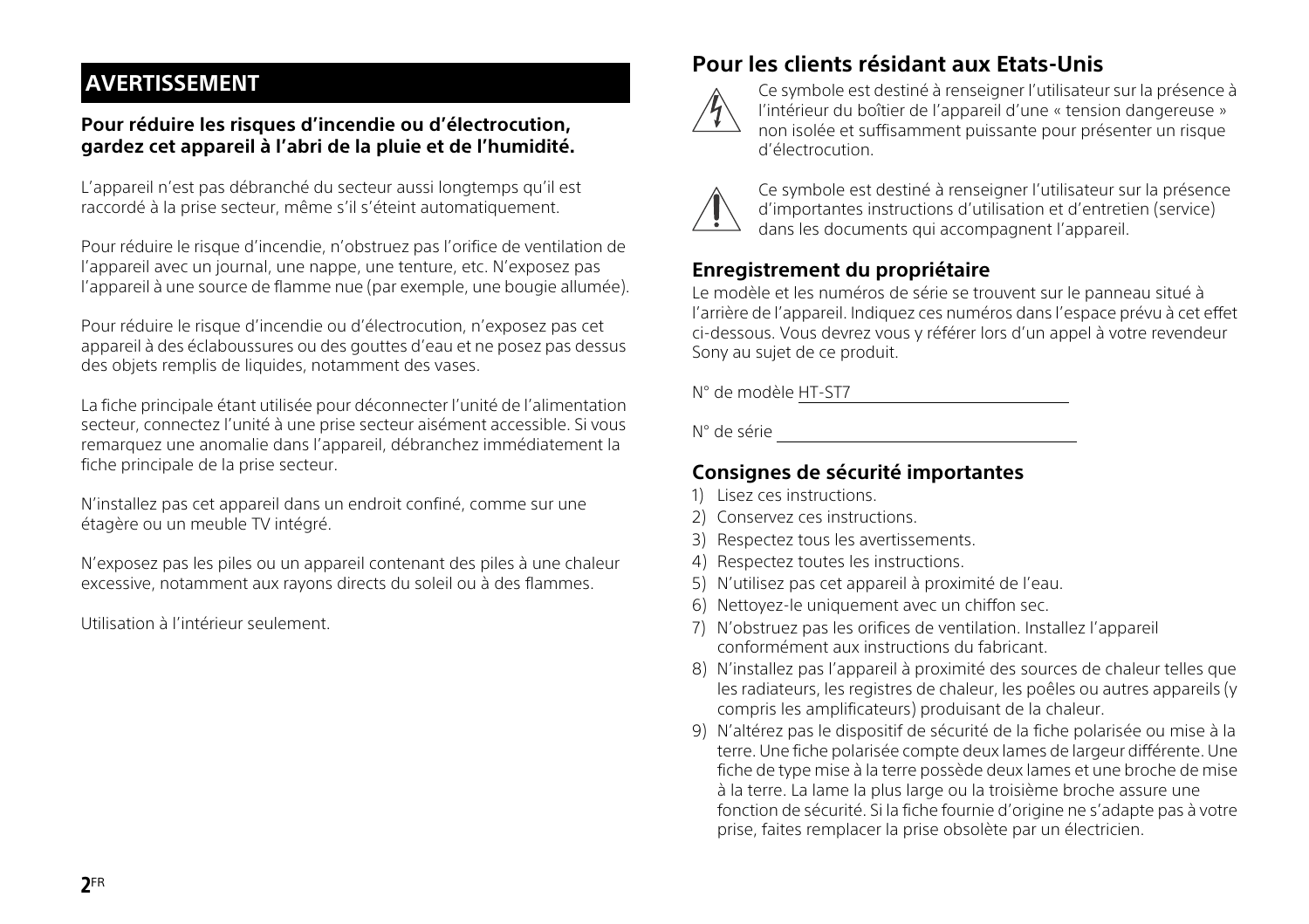- 10) Protégez le cordon d'alimentation des lieux de passage ou des points de pincement, en particulier au niveau des fiches, des prises de courant et de sa sortie de l'appareil.
- 11) Utilisez uniquement des accessoires spécifiés par le fabricant.
- 12) Utilisez uniquement l'appareil avec le chariot, socle, trépied, support ou table spécifié par le fabricant ou vendu avec l'appareil. Si vous utilisez un chariot, soyez prudent lorsque vous le déplacez avec l'appareil afin d'éviter toute chute susceptible de provoquer des blessures.



13) Débranchez cet appareil en cas d'orage ou d'inutilisation prolongée.

14) Confiez toutes les réparations à du personnel de service qualifié. L'appareil doit être réparé en cas de dommage quelconque, notamment lorsque le cordon d'alimentation ou sa fiche est endommagé, du liquide ou un objet a pénétré à l'intérieur de l'appareil, l'appareil a été exposé à la pluie ou à l'humidité, l'appareil ne fonctionne pas normalement ou est tombé.

La déclaration de la FCC suivante s'applique uniquement à la version de ce modèle fabriquée pour la vente aux Etats-Unis. Il se peut que les autres versions ne soient pas conformes aux réglementations techniques de la FCC.

### REMARPUE :

Cet appareil a été testé et s'est révélé conforme aux limites des appareils numériques de Classe B, conformément à l'alinéa 15 de la réglementation FCC. Ces limites sont conçues pour assurer une protection raisonnable contre les interférences nuisibles dans une installation résidentielle. Cet appareil génère, utilise et peut rayonner de l'énergie de fréquence radio qui, en cas d'installation et d'utilisation non conformes aux instructions, peut engendrer des interférences nuisibles avec les communications radio. Il n'est toutefois pas garanti qu'aucune interférence ne surviendra dans une installation particulière. Si cet appareil altère effectivement la réception radio ou télévisée, ce qui peut être déterminé en le mettant hors tension, puis à nouveau sous tension, nous vous encourageons à essayer de remédier à la situation en prenant une ou plusieurs mesures ci-après :

- Réorientez ou repositionnez l'antenne de réception.
- Augmentez la distance qui sépare l'appareil du récepteur.
- Raccordez l'appareil à la prise d'un circuit différent de celui auquel le récepteur est raccordé.
- Sollicitez l'aide de votre revendeur ou d'un technicien en radio/télévision expérimenté.

Des câbles et connecteurs correctement blindés et mis à la terre doivent être utilisés pour le raccordement à des ordinateurs hôtes ou des périphériques afin de satisfaire aux limites d'émission du FCC.

# **ATTENTION**

Vous êtes prévenu que toute modification ou changement non expressément approuvé dans ce manuel peut annuler votre autorisation à utiliser cet appareil.

Cet appareil ne doit pas se trouver à proximité d'un autre émetteur ou d'une autre antenne, ou encore être utilisé en même temps que ceux-ci.

### **Pour la barre de haut-parleurs (SA-ST7) Pour l'emetteur-recepteur sans fil (EZW-RT50)**

Cet appareil est conforme aux limites d'exposition au rayonnement du FCC déterminées pour un environnement incontrôlé et rencontre les recommandations d'exposition aux radiofréquences (RF) du FCC dans le supplément C à OET65. Cet équipement devrait être installé et opéré en gardant le radiateur à au moins 20 cm ou plus du corps d'une personne (excluant les extrémités : mains, poignets, pieds et chevilles).

# **Pour l'émetteur-récepteur sans fil (EZW-RT50)**

Cet appareil est conforme à la section 15 des règles de la FCC. Son fonctionnement est soumis aux deux conditions suivantes: (1) cet appareil ne peut pas provoquer d'interférences dangereuses et (2) cet appareil doit accepter toutes les interférences reçues, y compris les interférences susceptibles de provoquer un fonctionnement indésirable.

# **Pour les clients au Canada**

Il est impératif d'utiliser des câbles et des connecteurs correctement blindés et mis à la terre pour la connexion à des ordinateurs hôtes et/ou aux périphériques.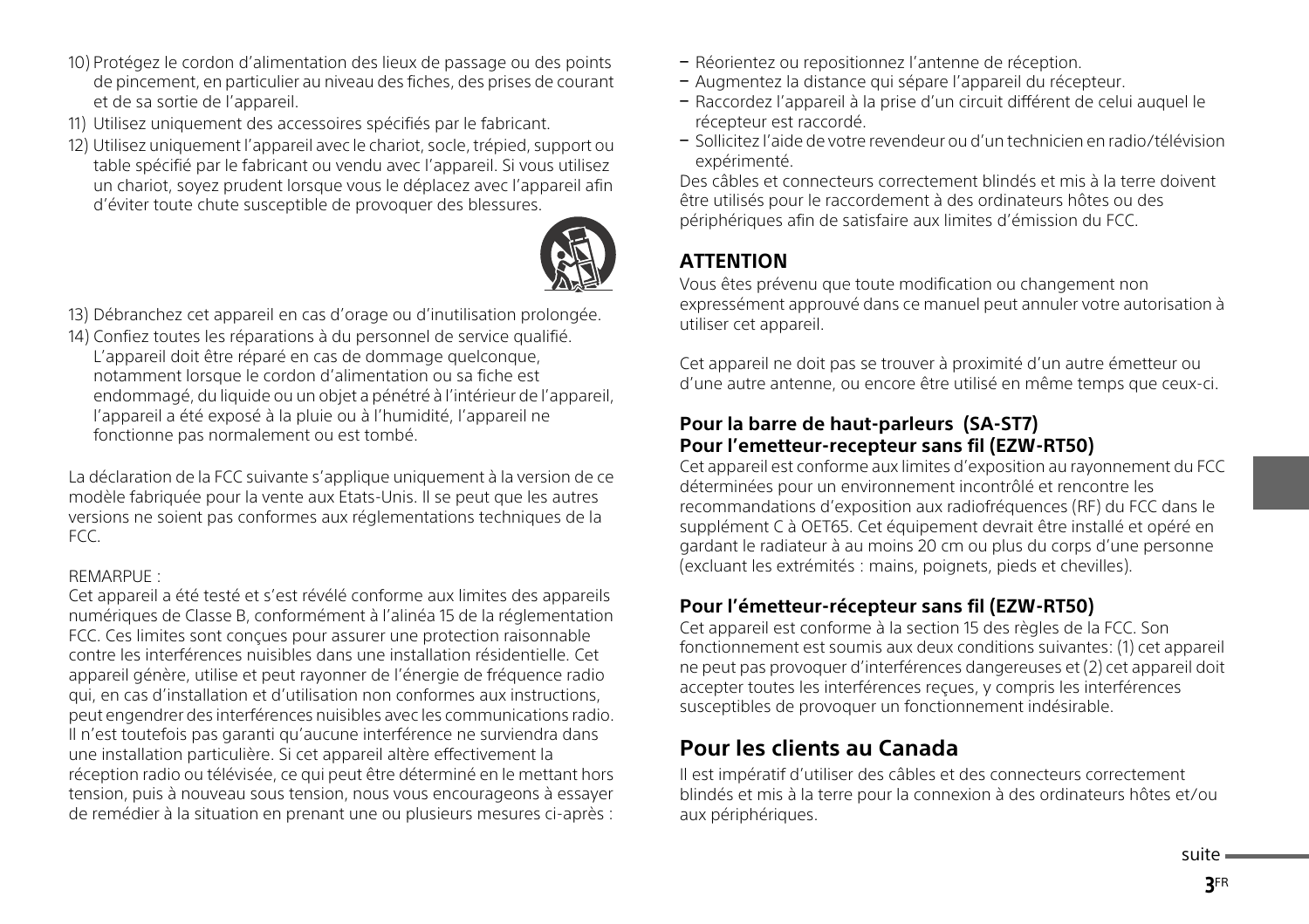Son utilisation est soumise aux deux préalables suivants : (1) ce dispositif ne peut produire d'interférences nuisibles et (2) ce dispositif doit accepter toutes les interférences, y compris celles qui sont susceptibles de provoquer un fonctionnement indésirable.

# **Pour la barre de haut-parleurs (SA-ST7) Pour l'emetteur-recepteur sans fil (EZW-RT50)**

Cet appareil est conforme aux limites d'exposition au rayonnement d'IC déterminées pour un environnement incontrôlé et rencontre les règles d'exposition RSS-102 de la radiofréquence (RF) d'IC. Cet équipement devrait être installé et opéré en gardant le radiateur à au moins 20 cm ou plus du corps d'une personne (excluant les extrémités : mains, poignets, pieds et chevilles).

# **Pour l'émetteur-récepteur sans fil (EZW-RT50)**

Cet appareil numérique de la classe B est conforme à la norme ICES-003 du Canada.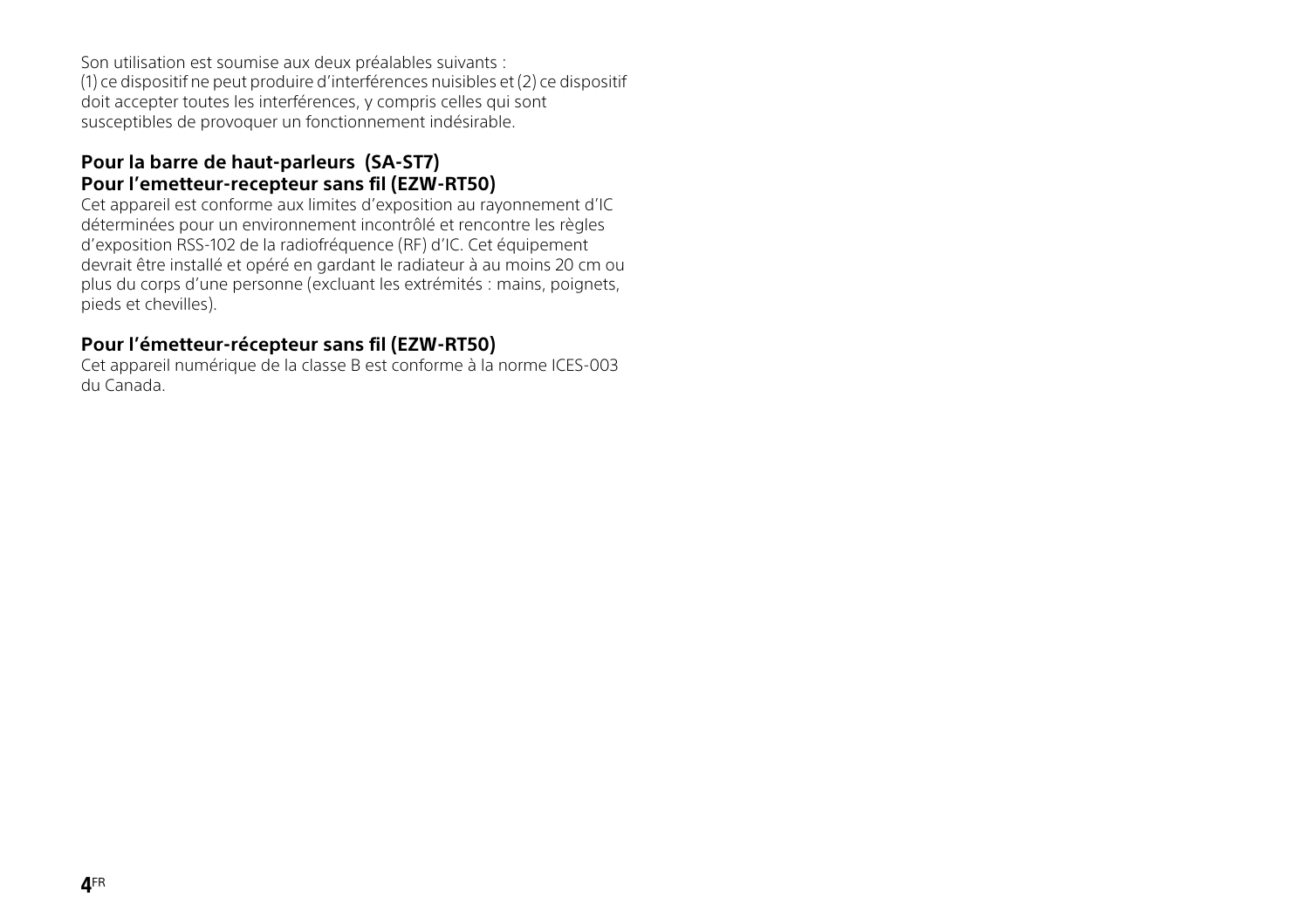| Installation de la barre de haut-parleurs sur un mur 8 |  |
|--------------------------------------------------------|--|
| Activation de la fonction de répétition IR (quand vous |  |
|                                                        |  |
|                                                        |  |
| Réglage de la fonction Commande pour HDMI 11           |  |
| Utilisation des fonctions « BRAVIA » Sync  12          |  |
|                                                        |  |
|                                                        |  |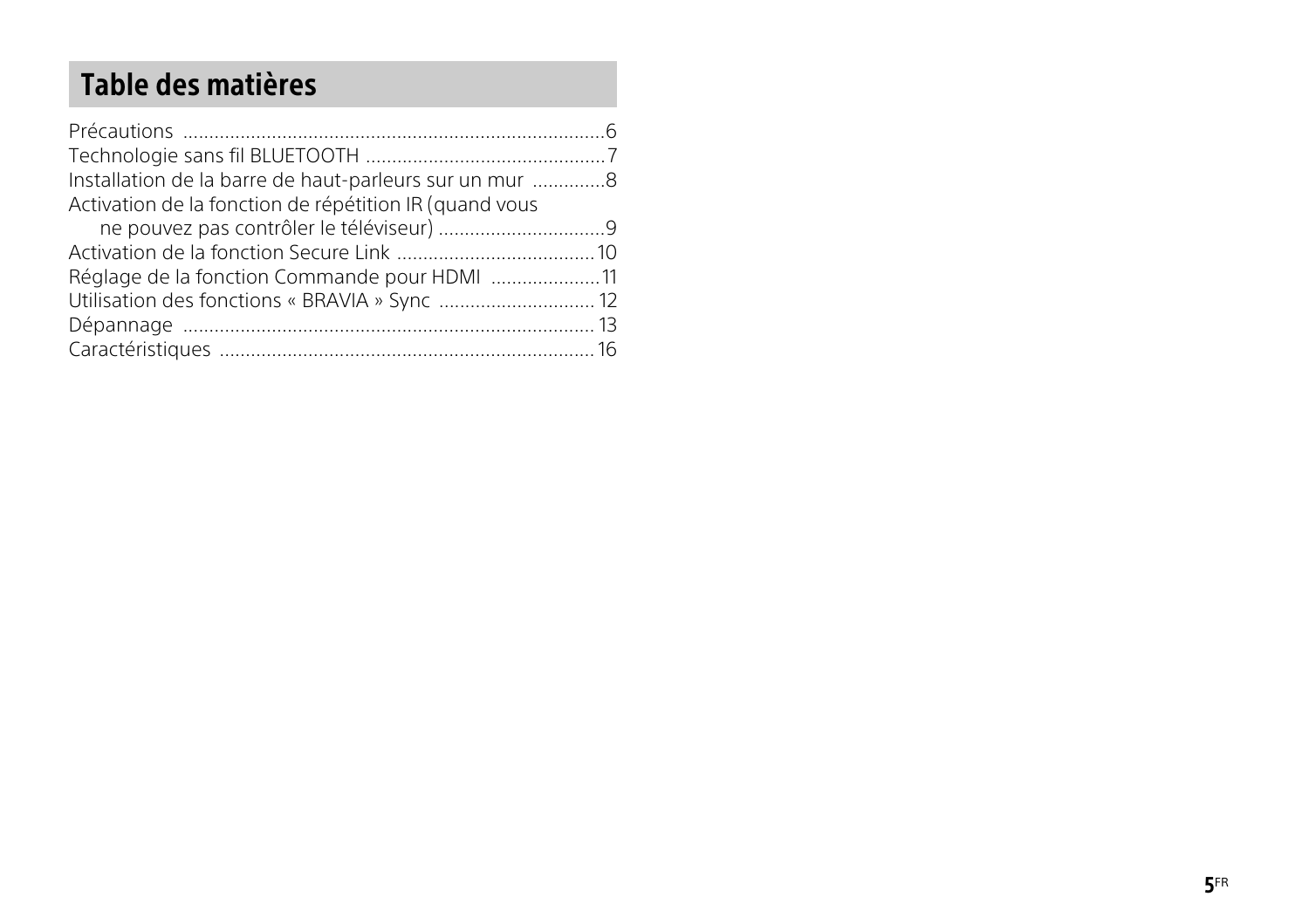# <span id="page-21-0"></span>Précautions

# Précautions **Concernant la sécurité**

- Si un objet ou du liquide venait à pénétrer à l'intérieur du système, débranchez-le et faites-le vérifier par un technicien qualifié avant de le remettre en marche.
- Ne grimpez pas sur la barre de haut-parleurs ou le caisson de graves, car vous risqueriez de tomber et de vous blesser, ou encore d'endommager le système.

# **Concernant les sources d'alimentation**

- Avant de mettre en marche le système, vérifiez que la tension de fonctionnement est identique à celle de votre source d'alimentation locale. La tension de fonctionnement est indiquée sur l'étiquette située à l'arrière de la barre de haut-parleurs.
- Si vous prévoyez de ne pas utiliser le système pendant une période prolongée, assurez-vous de le débrancher de la prise murale. Pour débrancher le cordon d'alimentation, tirez sur la fiche et non sur le cordon.
- Pour des raisons de sécurité, l'une des broches de la fiche est plus large que l'autre et elle s'insère dans la prise murale dans un seul sens. Si vous ne parvenez pas à insérer la fiche à fond dans la prise, contactez votre revendeur.
- Le cordon d'alimentation doit être remplacé uniquement dans un centre de service après-vente qualifié.

# **Concernant l'accumulation de chaleur**

Bien que le système chauffe lors du fonctionnement, il ne s'agit pas d'un dysfonctionnement. Si vous utilisez le système continuellement à un volume élevé, la température augmente considérablement au niveau de ses faces arrière et inférieure. Pour éviter de vous brûler, ne touchez pas le système.

# **Concernant l'emplacement**

- Installez le système dans un endroit correctement ventilé pour éviter l'accumulation de chaleur et prolonger la durée de vie de votre système.
- N'installez pas le système à proximité de sources de chaleur ou dans un endroit soumis aux rayons du soleil, à une poussière excessive ou à des chocs mécaniques.
- Ne mettez rien sur barre de haut-parleurs ou sur le caisson de graves qui pourrait bloquer les trous de ventilation et causer des dysfonctionnements.
- Si le système est utilisé conjointement avec un téléviseur, un magnétoscope ou un magnétophone, cela peut provoquer des parasites et diminuer la qualité de l'image. Dans ce cas, placez le système loin du téléviseur, du magnétoscope ou du magnétophone.
- Faites attention lorsque vous installez le système sur des surfaces traitées (avec de la cire, de l'huile, etc.), car vous risquez de les tacher et de les décolorer.
- Évitez de vous blesser sur les coins de la barre de haut-parleurs ou du caisson de graves.

# **Concernant la manipulation du caisson de graves**

Ne placez pas votre main dans la fente du caisson de graves lorsque vous le soulevez. Le haut-parleur pourrait s'endommager. Lorsque vous le soulevez, maintenez le bas du caisson de graves.

# **Concernant le fonctionnement**

Avant de raccorder un autre appareil, assurez-vous d'éteindre et de débrancher le système.

## **Si l'écran du téléviseur situé à proximité présente des irrégularités de couleurs**

Des irrégularités de couleurs peuvent être constatées sur certains types de téléviseurs.

# **En cas d'irrégularités de couleurs...**

Mettez immédiatement le téléviseur hors tension, puis remettez-le sous tension après 15 à 30 minutes.

# **En cas d'irrégularités de couleurs persistantes...**

Éloignez davantage le système du téléviseur.

# **Concernant l'entretien**

Nettoyez le système avec un chiffon sec et doux. N'utilisez pas de tampons abrasifs, de poudre à récurer ou de solvant tel que de l'alcool ou de la benzine.

Si vous avez des questions ou si vous rencontrez des problèmes avec votre système, consultez votre revendeur Sony le plus proche.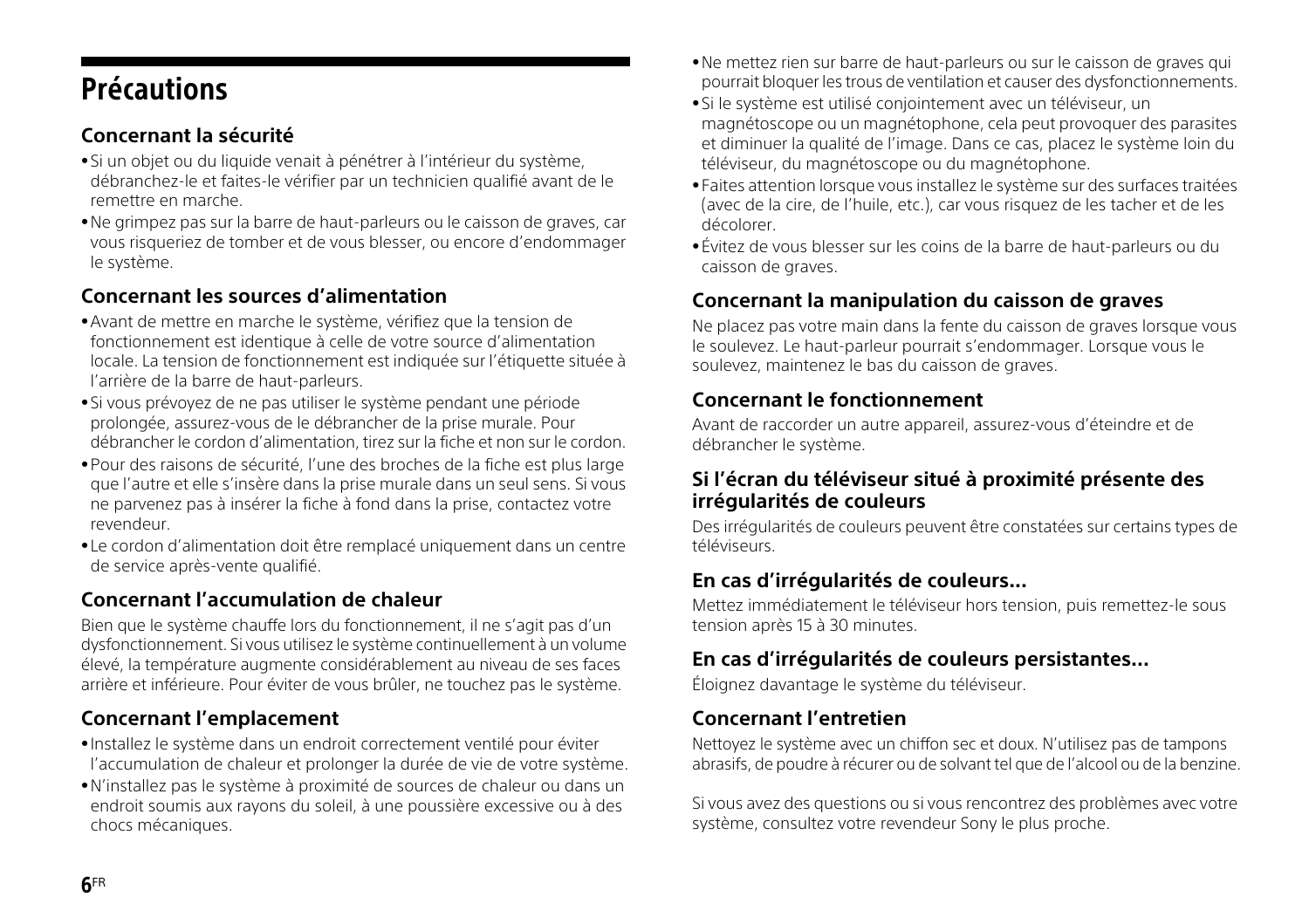# **Copyrights**

Ce système intègre les technologies Dolby\* Digital et DTS\*\* Digital Surround System.

- Fabriqué sous licence de Dolby Laboratories. Dolby et le symbole double-D sont des marques commerciales de Dolby Laboratories.
- \*\* Fabriqué sous licence des brevets américains suivants: 5 956 674; 5 974 380; 6 226 616; 6 487 535; 7 212 872; 7 333 929; 7 392 195; 7 272 567 ainsi que d'autres brevets délivrés ou en instance aux États-Unis et dans le monde. DTS-HD, le symbole et DTS-HD et le symbole associés sont des marques déposées de DTS, Inc. Ce produit comprend un logiciel. © DTS, Inc.

Tous droits réservés.

Le terme et les logos BLUETOOTH® sont des marques déposées appartenant à Bluetooth SIG, Inc. et tout usage de ces marques par Sony Corporation s'inscrit dans le cadre d'une licence.

Ce système intègre la technologie High-Definition Multimedia Interface (HDMI™).

Les termes HDMI et HDMI High-Definition Multimedia Interface, et le logo HDMI sont des marques commerciales ou des marques déposées de HDMI Licensing LLC aux États-Unis et dans d'autres pays.

Le logo « BRAVIA » est une marque commerciale de Sony Corporation.

« x.v.Color » et le logo « x.v.Color » sont des marques commerciales de Sony Corporation.

N Mark est une marque commerciale ou une marque déposée de NFC Forum, Inc. aux États-Unis et dans d'autres pays.

Android est une marque commerciale de Google Inc.

© 2012 CSR plc et les sociétés de son groupe.

La marque aptX® et le logo aptX sont des marques déposées de CSR plc ou de l'une des sociétés de son groupe et ils peuvent être enregistrés dans une ou plusieurs juridictions.

Les autres marques commerciales et noms de marques appartiennent à leurs propriétaires respectifs.

# <span id="page-22-0"></span>Technologie sans fil BLUETOOTH **Version et profils BLUETOOTH pris en charge**

Le profil fait référence à une série standard de capacités pour les diverses capacités de produit BLUETOOTH. Consultez [« Caractéristiques » \(page](#page-31-0) 16) sur la version et les profils BLUETOOTH pris en charge par ce système.

### **Remarques**

- Pour pouvoir utiliser la fonction BLUETOOTH, le dispositif BLUETOOTH à raccorder doit prendre en charge le même profil que ce système. Même si le dispositif prend en charge le même profil, les fonctions peuvent différer à cause des caractéristiques du dispositif BLUETOOTH.
- La lecture du son sur ce système pourrait être retardée de celle sur le dispositif BLUETOOTH à cause des caractéristiques de la technologie sans fil BLUETOOTH.

# **Portée efficace de communication**

Les dispositifs BLUETOOTH devraient être éloignés d'au maximum 10 mètres (33 pieds) (distance dégagée) les uns des autres. La portée efficace de communication peut être plus courte dans les conditions suivantes :

- Lorsqu'une personne, un objet métallique, un mur ou une autre obstruction est situé entre les dispositifs avec une connexion BLUETOOTH
- Dans les lieux où un réseau local sans fil est installé
- Autour de fours à micro-ondes en cours d'utilisation
- Dans des lieux où d'autres ondes électromagnétiques se produisent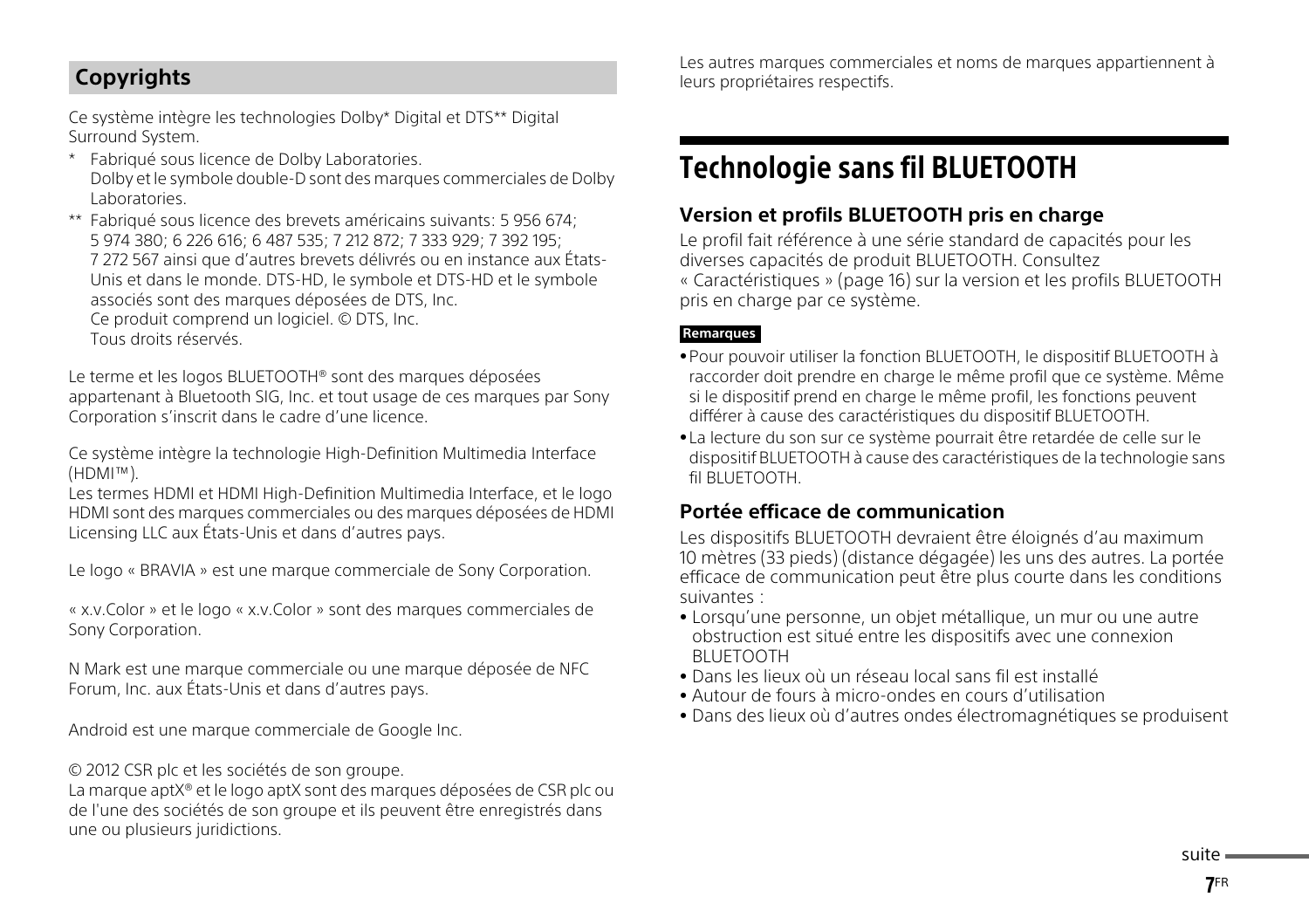# **Les effets d'autres dispositifs**

Les dispositifs BLUETOOTH et le réseau local sans fil (IEEE 802.11b/g) utilisent la même bande de fréquence (2,4 GHz). Lorsque vous utilisez votre dispositif BLUETOOTH près d'un dispositif disposant d'une capacité de réseau local sans fil, des interférences électromagnétiques peuvent se produire.

Ceci pourrait causer une réduction des taux de transfert de données, des parasites ou l'incapacité de se raccorder. Si ceci se produit, essayez les solutions suivantes :

- Essayez de raccorder ce système et un téléphone portable BLUETOOTH ou un dispositif BLUETOOTH en vous positionnant à au moins 10 mètres (33 pieds) de l'équipement de réseau local sans fil.
- Coupez le courant de l'équipement de réseau local sans fil lorsque vous utilisez votre dispositif BLUETOOTH à moins de 10 mètres (33 pieds).

# **Les effets sur d'autres dispositifs**

L'émission d'ondes radio par ce système peut interférer avec le fonctionnement de certains dispositifs médicaux. Puisque cette interférence peut causer un dysfonctionnement, coupez toujours l'alimentation de ce système, d'un téléphone portable BLUETOOTH ou d'un dispositif BLUETOOTH dans les emplacements suivants :

- Dans les hôpitaux, les trains, les avions, les stations-services et à n'importe quel endroit où des gaz inflammables peuvent être présents
- Près des portes automatiques ou des alarmes d'incendie

### **Remarques**

- Ce système prend en charge des fonctions de sécurité qui se conforment à la norme BLUETOOTH, il s'agit d'un moyen de garantir la sécurité lors des communications utilisant la technologie BLUETOOTH. Cependant, cette sécurité peut être insuffisante selon les paramètres et d'autres facteurs, il faut donc toujours faire attention en utilisant la technologie de communication BLUETOOTH.
- Sony ne peut pas être tenu responsable de quelque façon que ce soit pour les dommages ou d'autre pertes résultant de fuites d'informations pendant l'utilisation de la technologie de communication BLUETOOTH.
- La communication BLUETOOTH n'est pas nécessairement garantie avec tous les dispositifs BLUETOOTH qui ont le même profil que ce système.
- Les dispositifs BLUETOOTH raccordés avec ce système doivent se conformer à la norme BLUETOOTH prescrite par le Bluetooth SIG, Inc. et doivent être certifiés conformes. Toutefois, même lorsqu'un dispositif se conforme à la norme BLUETOOTH, dans certains cas, les particularités ou les caractéristiques du dispositif BLUETOOTH rendent le raccordement impossible, ou peuvent causer différentes méthodes de contrôle, d'affichage ou de fonctionnement.
- Des parasites peuvent se produire ou le son peut se couper en fonction du dispositif BLUETOOTH raccordé à ce système, de l'environnement de communication ou les conditions environnantes.

# <span id="page-23-0"></span>Installation de la barre de haut-parleurs sur

.<br>Vous pouvez installer la barre de haut-parleurs sur le mur.

### **Remarques**

- Utilisez des vis adaptées au matériau et à la résistance du mur. Comme les plaques de plâtre sont particulièrement fragiles, fixez fermement les vis à une poutre du mur. Installez la barre de haut-parleurs sur une partie verticale, plate et renforcée du mur.
- Veillez à confier l'installation à des revendeurs ou à des installateurs agréés Sony et portez une attention particulière aux consignes de sécurité pendant l'installation.
- Sony ne peut être tenu responsable des accidents ou dégâts occasionnés par une mauvaise installation, une résistance insuffisante du mur, une mauvaise fixation des vis, une catastrophe naturelle, etc.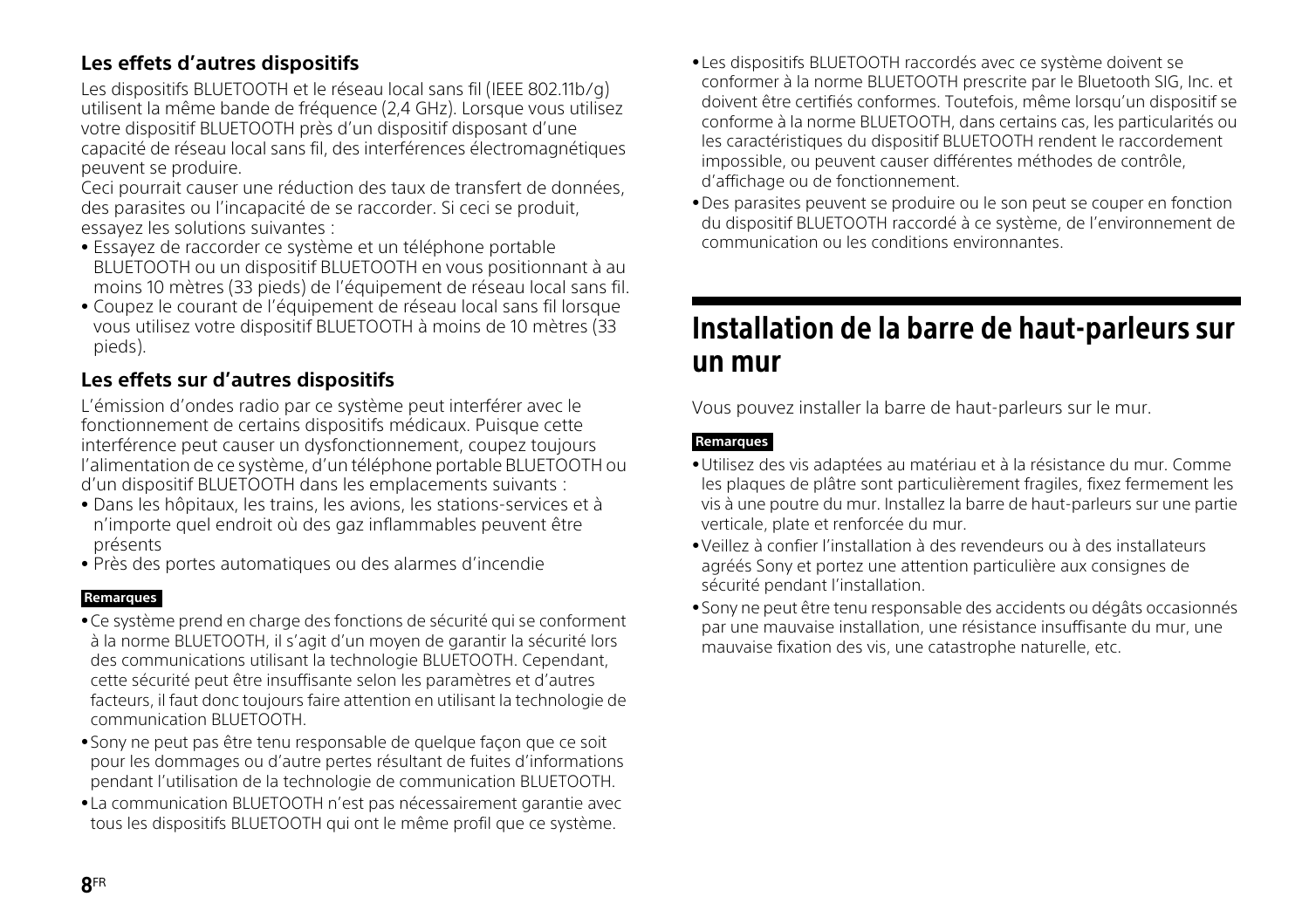## 1 **Préparez des vis (non fournies) adaptées aux trous situés au dos de la barre de haut-parleurs.**





Trou situé au dos de la barre de haut-parleurs

2 **Fixez les vis au mur.** Les vis doivent dépasser de 8 à 9 mm (environ 11/32 pouces).



### Centre de la barre de haut-parleurs

3 **Accrochez la barre de haut-parleurs aux vis.** Alignez les trous situés au dos de la barre de haut-parleurs aux vis, puis suspendez la barre de haut-parleurs aux 2 vis.



# <span id="page-24-0"></span>Activation de la fonction de répétition IR téléviseur)

téléviseur d'un grons.<br>Lorsque la barre de haut-parleurs est placée à l'avant d'un téléviseur, le téléviseur pourrait ne pas être contrôlé avec la télécommande du téléviseur. Dans ce cas, raccordez le module IR Blaster fourni à la prise IR BLASTER de la barre de haut-parleurs, puis activez la fonction de répétition IR. Vous serez en mesure de contrôler le téléviseur avec la télécommande du téléviseur via le IR Blaster.

# 1 **Raccordez le module IR Blaster fourni à la prise IR BLASTER de la barre de haut-parleurs.**

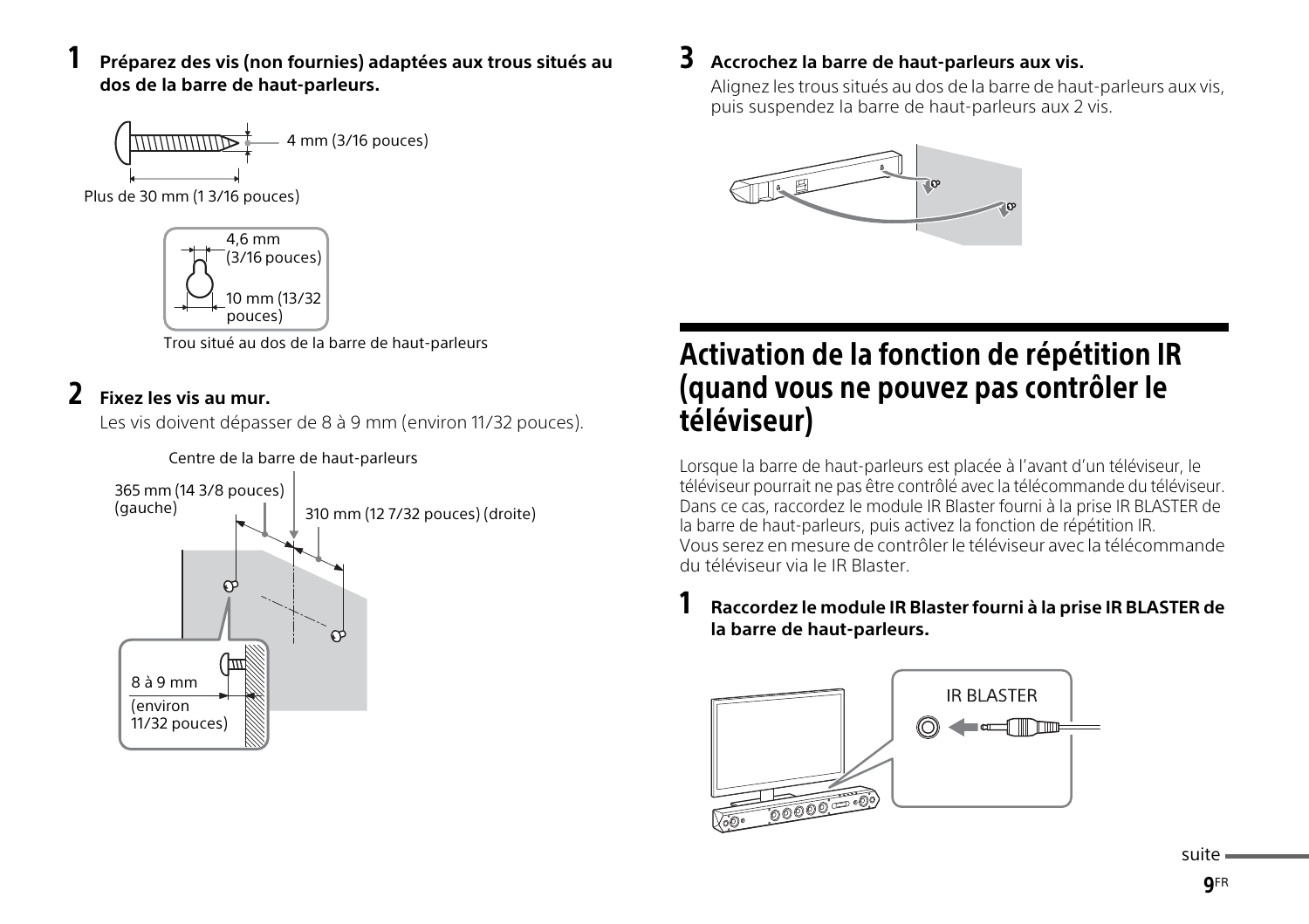- 
- 2 **Placez le module IR Blaster à proximité du capteur de télécommande du téléviseur, en visant l'émetteur IR du module IR Blaster vers le capteur de télécommande du téléviseur.**



### **Remarques**

- Reportez-vous au mode d'emploi de votre téléviseur pour connaître l'emplacement du capteur de télécommande.
- Raccordez le module IR Blaster avant de brancher le cordon d'alimentation de la barre de haut-parleurs.
- Ne raccordez pas le module IR Blaster à une prise des écouteurs, etc. du téléviseur.
- N'utilisez pas le module IR Blaster à toute autre fin.
- Assurez-vous que la fonction de répétition IR fonctionne avant de fixer le module IR Blaster à la barre de haut-parleurs avec l'adhésif double face fourni.
- L'emplacement du module IR Blaster peut varier selon le produit que vous utilisez.
- 

3 **Appuyez sur MENU sur la télécommande du système.** (Reportez-vous à la section « Configuration des réglages » du mode d'emploi.)

- 4 **Sélectionnez « SYSTEM » avec /, puis appuyez sur ENTER.**
- 5 **Sélectionnez « IR REP. », puis appuyez sur ENTER.**
- 6 **Sélectionnez « ON », puis appuyez sur ENTER.**

7 **Appuyez sur MENU.** Le menu est désactivé.

### **Remarques**

- Assurez-vous de vérifier que la télécommande du téléviseur ne peut pas contrôler le téléviseur, puis réglez « IR REP. » sur « ON ». S'il est réglé sur « ON » lorsque la télécommande peut contrôler le téléviseur, l'opération appropriée pourrait ne pas être obtenue à cause de l'interférence entre la commande directe de la télécommande et la commande via la barre de haut-parleurs.
- Sur certains téléviseurs, il se peut que cette fonction ne fonctionne pas. Dans ce cas, ajustez la position du module IR Blaster ou de la barre de haut-parleurs.

# <span id="page-25-0"></span>**Activation de la fonction Secure Link**

Activation de la fonction Secure Link Vous pouvez préciser la connexion sans fil à utiliser pour relier la barre de haut-parleurs au caisson de graves à l'aide de la fonction Secure Link. Cette fonction est utile lorsque vous utilisez plusieurs produits sans fil.

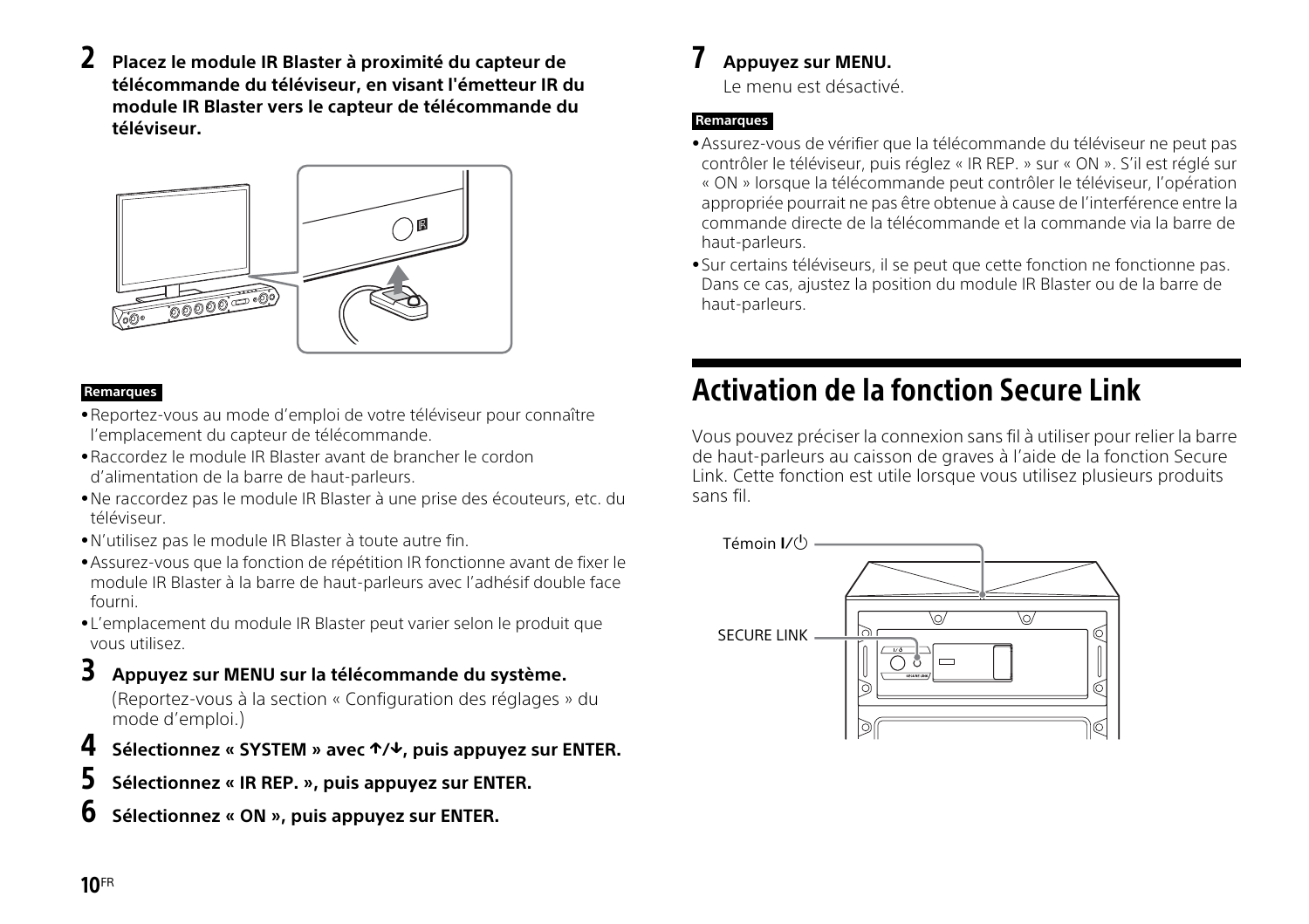1 **Appuyez sur le bouton MENU de la télécommande.** (Reportez-vous à la section « Configuration des réglages » du mode d'emploi.)

# 2 **Sélectionnez « WS » avec /, puis appuyez sur ENTER.**

# 3 **Sélectionnez « SEC. ON », puis appuyez sur ENTER.**

4 **Quand « START » apparaît, appuyez sur ENTER.** « SEARCH » apparaît et la barre de haut-parleurs cherche un appareil pouvant être utilisé avec Secure Link.

Passez à l'étape suivante avant 2 minutes.

Pour quitter la fonction Secure Link pendant la recherche d'un appareil, appuyez sur RETURN.

# 5 **Appuyez sur SECURE LINK sur le caisson de graves avec la pointe d'un stylo, etc.**

Le témoin  $\mathsf{I}/\mathsf{C}$  du caisson de graves s'allume en jaune. « OK » apparaît sur l'affichage du panneau frontal.

Si « FAILED » apparaît, assurez-vous que le caisson de graves est allumé et essayez d'effectuer à nouveau la procédure à partir de l'étape 1.

6 **Appuyez sur MENU.** Le menu est désactivé.

# **Annulation de la fonction Secure Link**

1 **Appuyez sur le bouton MENU de la télécommande.** (Reportez-vous à la section « Configuration des réglages » du mode d'emploi.)

- 2 **Sélectionnez « WS » avec /, puis appuyez sur ENTER.**
- Sélectionnez « SEC.OFF », puis appuyez sur ENTER.<br>Quand « OK? » apparaît, appuyez sur ENTER.
- 4 **Quand « OK? » apparaît, appuyez sur ENTER.** « FINISH » apparaît sur l'affichage du panneau frontal.
- 5 **Appuyez sur MENU.**

Le menu est désactivé.

6 **Maintenez SECURE LINK enfoncé sur le caisson de graves pendant plusieurs secondes jusqu'à ce que le témoin devienne vert ou clignote en vert.**

Assurez-vous d'appuyer sur SECURE LINK avec la pointe d'un stylo, etc.

# <span id="page-26-0"></span>Réglage de la fonction Commande pour

en activant la fonction Commande pour HDMI et en connectant un<br>En activant la fonction Commande pour HDMI et en connectant un appareil compatible avec la fonction Commande pour HDMI via un câble HDMI, le fonctionnement est simplifié pour les fonctions indiquées ci-dessous.

# **Mise hors tension du système**

Lorsque vous mettez le téléviseur hors tension à l'aide de la touche d'alimentation de sa télécommande, le système et l'appareil raccordé sont mis hors tension automatiquement.

# **Commande du son du système**

Si vous mettez le système sous tension pendant que vous regardez la télévision, le son du téléviseur est émis par les haut-parleurs du système. Le volume du système est réglé lorsque vous réglez le volume du téléviseur.

Si le son du téléviseur était émis par les haut-parleurs du système lorsque le téléviseur a été mis hors tension pour la dernière fois, le système s'allume automatiquement lors de la mise sous tension du téléviseur et le son de celui-ci est émis automatiquement par les hautparleurs du système.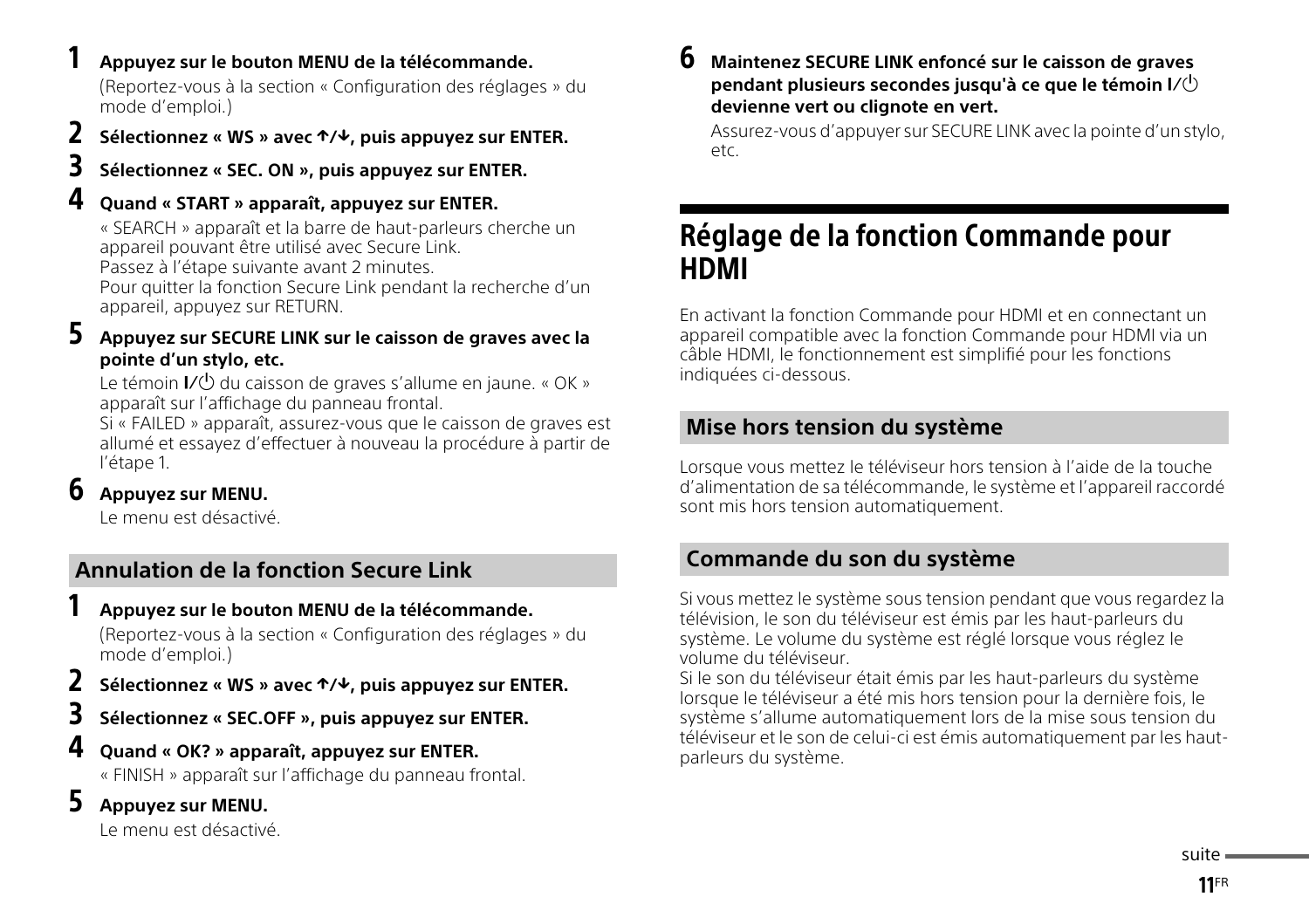# **Audio Return Channel (ARC)**

Si le téléviseur est compatible avec la technologie Audio Return Channel (ARC), un raccordement à l'aide d'un câble HDMI envoie également un signal audio numérique du téléviseur au système. Pour écouter le son du téléviseur à partir du système, il n'est pas nécessaire de procéder à un raccordement audio distinct.

# **Lecture une seule touche**

Lors de la lecture de l'équipement raccordé au système par un câble HDMI, le téléviseur connecté est automatiquement mis sous tension, et le signal d'entrée du système est modifié pour l'entrée HDMI appropriée.

### **Remarques**

- Les fonctionnalités ci-dessus peuvent ne pas fonctionner avec certains équipements.
- En fonction des paramètres de l'appareil raccordé, la fonction Commande pour HDMI peut ne pas fonctionner correctement. Reportez-vous au mode d'emploi de l'appareil.

<span id="page-27-0"></span>Les fonctions Sony originales répertoriées ci-dessous peuvent<br>Les fonctions Sony originales répertoriées ci-dessous peuvent également être utilisées avec des produits compatibles avec « BRAVIA » Sync.

# **Économie d'énergie**

Si un téléviseur compatible « BRAVIA » Sync est raccordé au système, vous pouvez réduire la consommation électrique en mode veille en arrêtant la transmission du signal HDMI lorsque le téléviseur est éteint.

# **Remarques sur les connexions HDMI**

- Utilisez un câble HDMI à haute vitesse. Si vous utilisez un câble HDMI standard, les images 1080p, Deep Color ou 3D/4K risquent de ne pas s'afficher correctement.
- Utilisez un câble compatible HDMI. Utilisez un câble HDMI haut débit Sony avec le logo du type de câble.
- Il est déconseillé d'utiliser un câble de conversion HDMI-DVI.
- Si la qualité d'image est médiocre ou si le son n'est pas émis par un appareil raccordé à l'aide du câble HDMI, vérifiez la configuration de cet appareil.
- Il est possible que les signaux audio (fréquence d'échantillonnage, longueur binaire, etc.) transmis par une prise HDMI soient supprimés par l'appareil raccordé.
- Le son peut être interrompu en cas de modification de la fréquence d'échantillonnage ou du nombre de canaux des signaux de sortie audio provenant de l'appareil utilisé pour la lecture.
- Si l'appareil raccordé n'est pas compatible avec la technologie de protection des droits d'auteur (HDCP), l'image et/ou le son provenant de la prise HDMI TV OUT (ARC) peuvent être déformés ou absents. Dans ce cas, vérifiez les spécifications de l'appareil raccordé.
- Lorsque « TV » est sélectionné comme source d'entrée du système, les signaux vidéo émis par l'une des prises HDMI IN sélectionnées lors de la dernière utilisation sont émis depuis la prise HDMI TV OUT (ARC).
- Ce système prend en charge la transmission Deep Color, « x.v.Color », 3D et 4K.
- Pour profiter d'images 3D, raccordez un téléviseur compatible 3D et un appareil vidéo (lecteur Blu-ray Disc, « PlayStation®3 », etc.) au système à l'aide de câbles HDMI à haute vitesse, mettez des lunettes 3D, puis activez la lecture du Blu-ray Disc compatible 3D.
- Pour profiter d'images 4K, le téléviseur et les lecteurs raccordés au système doivent être compatibles avec les images 4K.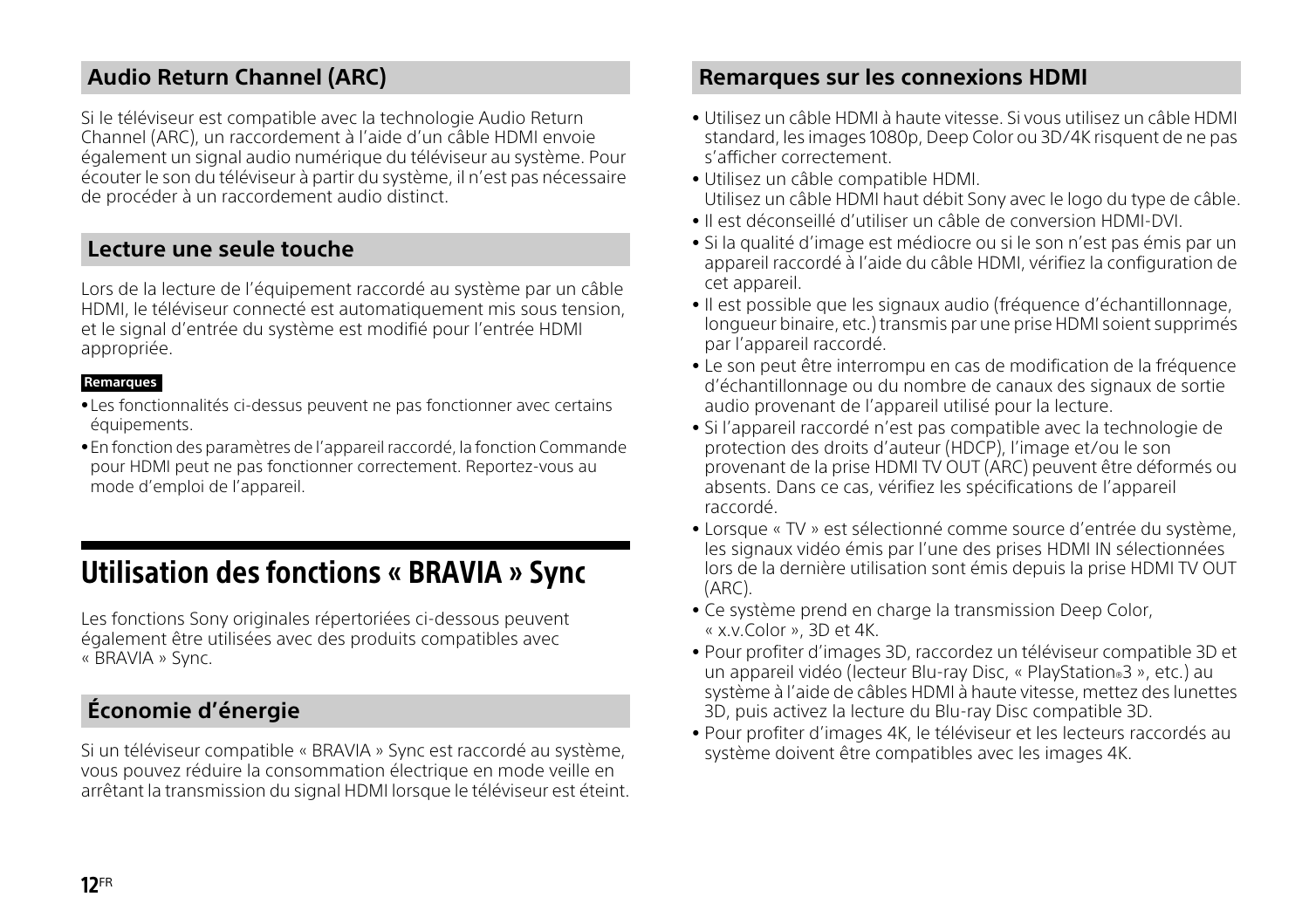<span id="page-28-0"></span>e de presses y entre des difficultés suivantes lors de l'utilisation de la<br>Si vous rencontrez l'une des difficultés suivantes lors de l'utilisation de ce système, consultez ce guide de dépannage pour tenter de résoudre le problème. Si le problème persiste, consultez votre revendeur Sony le plus proche.

# **ALIMENTATION**

### L'appareil ne se met pas sous tension.

Vérifiez que le cordon d'alimentation est correctement raccordé.

### Le système se met automatiquement hors tension.

→ La fonction « A. STBY » est activée. Réglez « A. STBY » sur « OFF » (reportez-vous à la section « Configuration des réglages » du mode d'emploi).

# **SON**

# Le son multicanaux Dolby Digital ou DTS n'est pas reproduit.

 Vérifiez le réglage audio du format Dolby Digital ou DTS sur le lecteur de Blu-ray Disc, de DVD etc., connecté au système.

## Vous n'arrivez pas à obtenir les effets surround.

- → Selon le signal d'entrée et le réglage SOUND MODE, le traitement du son surround peut ne pas fonctionner correctement. L'effet surround peut être subtil selon le programme ou le disque en cours de lecture.
- → Si vous raccordez un lecteur Blu-ray Disc ou un lecteur DVD compatible avec la fonction d'effet surround, il est possible que l'effet surround du système ne fonctionne pas. Dans ce cas, désactivez la fonction d'effet surround de l'appareil raccordé. Pour plus d'informations, reportez-vous au mode d'emploi qui accompagne l'appareil raccordé.

## Le système n'émet aucun son provenant du téléviseur.

- Assurez-vous que la source d'entrée est correctement sélectionnée. Vous devez essayer d'autres sources d'entrée en appuyant plusieurs fois sur le bouton INPUT (reportez-vous à la section
	- « Ecoute de la source audio » du mode d'emploi.)
- Vérifiez le raccordement du câble HDMI, du câble optique numérique ou du câble audio connecté au système et au téléviseur.
- → Vérifiez que « TV » s'affiche comme la source d'entrée sur l'affichage du panneau frontal.
- ◆ Vérifiez la sortie audio du téléviseur.
- → Vérifiez que le volume du son du téléviseur n'est pas trop faible ou mis en sourdine.
- → Quand un téléviseur compatible avec la technologie Audio Return Channel (ARC) est raccordé avec un câble HDMI, vérifiez que le câble est raccordé à la prise HDMI (ARC) du téléviseur.
- → Si le téléviseur n'est pas compatible avec la technologie Audio Return Channel (ARC), connectez le câble optique numérique en plus du câble HDMI pour pouvoir émettre du son.

### Le système et le téléviseur reproduisent le son.

→ Éteignez le son du système ou du téléviseur.

## Le son est en retard sur l'image du téléviseur.

→ Réglez « SYNC » sur « OFF » s'il est réglé sur une fonction de 1 à 4 (reportez-vous à la section « Configuration des réglages » du mode d'emploi).

### Le système ne reproduit aucun son ou ne reproduit que très faiblement le son provenant de l'appareil raccordé.

- → Appuyez sur VOL + et vérifiez le niveau de volume.
- → Appuyez sur MUTING ou sur VOL + pour annuler la fonction de mise en sourdine.
- Vérifiez que la source d'entrée est correctement sélectionnée.
- Vérifiez que tous les câbles et cordons du système de l'appareil raccordé sont complètement insérés.

# **BLUETOOTH**

## La connexion BLUETOOTH ne peut pas être finalisée.

Assurez-vous que le témoin BLUETOOTH est allumé.

| État du système                                                                  | État du témoin               |
|----------------------------------------------------------------------------------|------------------------------|
| Pendant l'appairage BLUETOOTH                                                    | Clignote rapidement en bleu. |
| Le système tente de se connecter à un Clignote en bleu.<br>dispositif BLUETOOTH. |                              |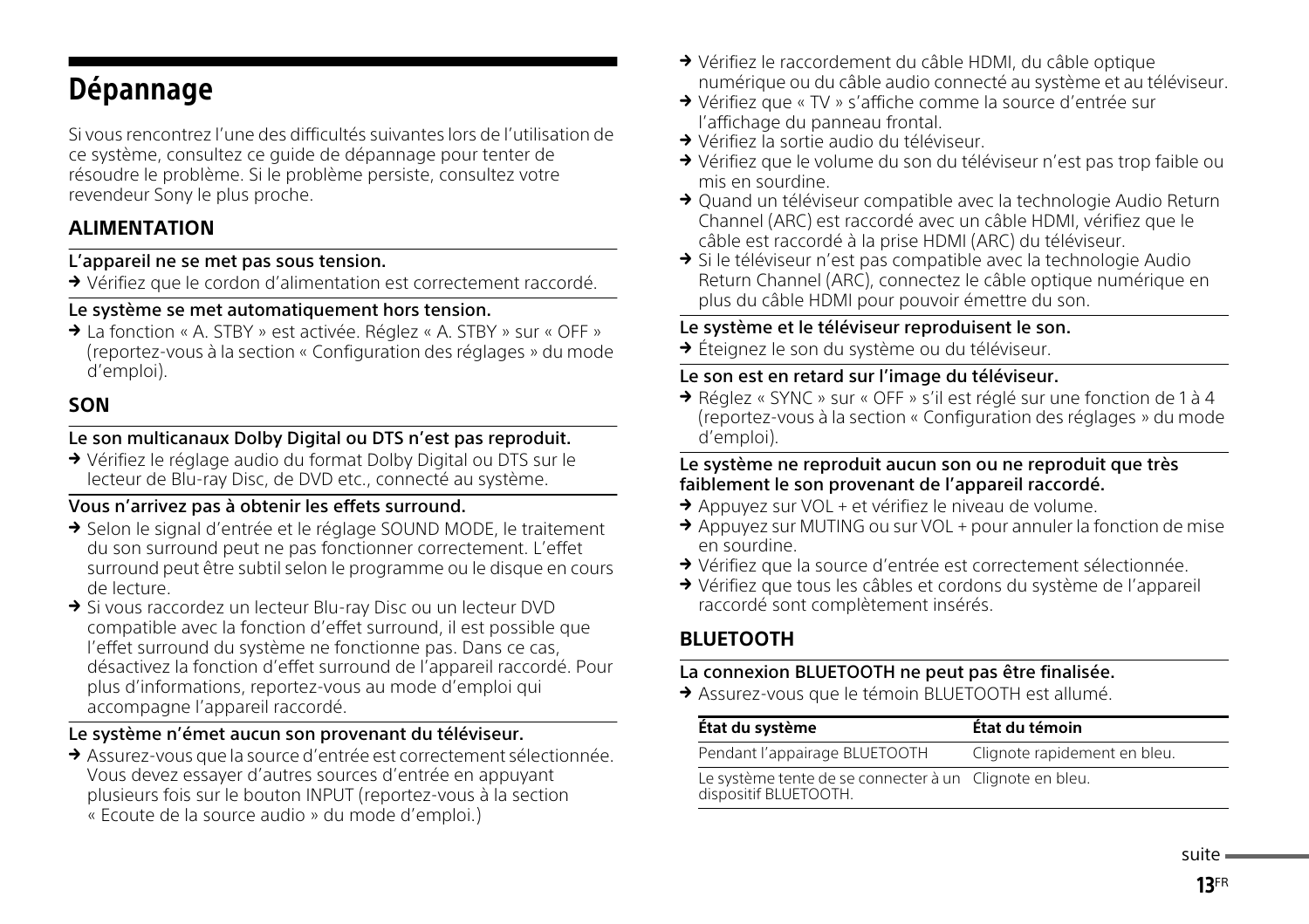| État du système                                                                      | État du témoin              |
|--------------------------------------------------------------------------------------|-----------------------------|
| Le système a établi une connexion<br>avec un dispositif BLUETOOTH.                   | S'allume en bleu.           |
| Le système est en mode veille<br>BLUETOOTH (lorsque le système est<br>hors tension). | Clignote lentement en bleu. |

- Assurez-vous que le dispositif BLUETOOTH à connecter est bien sous tension et que la fonction BLUETOOTH est activée.
- → Placez le système et le dispositif BLUETOOTH aussi proches que possible.
- Appairez de nouveau le système et le dispositif BLUETOOTH.

## L'appairage ne fonctionne pas.

- → Rapprochez ce système et le dispositif BLUETOOTH (reportez-vous à la section « Ecoute de la source audio depuis des dispositifs BLUETOOTH » du mode d'emploi).
- Assurez-vous que ce système ne reçoit pas d'interférences provenant d'un réseau Wi-Fi, d'autres dispositifs sans fil 2,4 GHz ou d'un four à micro-ondes. Si un dispositif générant des radiations électromagnétiques est situé à proximité, éloignez le dispositif de ce système.

### La connexion BLUETOOTH est déconnectée. Aucun son n'est émis du dispositif raccordé. Le son présente des interruptions.

- → Rapprochez le système et le dispositif BLUETOOTH.
- $\rightarrow$  Si un dispositif générant des radiations électromagnétiques, tel qu'un réseau Wi-Fi, d'autres dispositifs BLUETOOTH ou un four à micro-ondes, est situé à proximité, éloignez le dispositif de ce système.
- Retirez tout obstacle pouvant se trouver entre le système et le dispositif BLUETOOTH ou éloignez le système de cet obstacle.
- → Repositionnez le dispositif BLUETOOTH connecté.
- Essayez de régler la fréquence Wi-Fi du routeur Wi-Fi, de l'ordinateur, etc. sur la bande 5 GHz.

# Le son n'est pas synchronisé avec l'image.

→ Lors du visionnage d'un film, vous pourriez constater un décalage entre le son et l'image.

# **SON SANS FIL**

# Le caisson de graves n'émet aucun son.

- Assurez-vous que le cordon d'alimentation du caisson de graves est raccordé.
- Assurez-vous que les émetteurs-récepteurs sans fil sont correctement insérés (reportez-vous à la section « Insertion des emetteurs-recepteurs sans fil » du mode d'emploi).
- $\rightarrow$  Si le témoin  $V^{(1)}$  est éteint :
	- Vérifiez que le cordon d'alimentation du caisson de graves est correctement raccordé.
	- Allumez le caisson de graves en appuyant sur le bouton  $\mathsf{I}\mathsf{V}\mathsf{O}$  du caisson de graves.
- $\rightarrow$  Si le témoin  $\overline{L}$  clignote lentement en vert ou s'allume en rouge :
	- Déplacez le caisson de graves afin que le témoin s'allume en vert.
	- Vérifiez le statut de la transmission sans fil avec « RF CHK » (reportez-vous à la section « Configuration des réglages » du mode d'emploi). Si « RF NG » apparaît sur l'affichage du panneau frontal, poussez les émetteurs-récepteurs sans fil dans la barre de haut-parleurs et le caisson de graves jusqu'à ce qu'ils fassent un bruit sec.
	- Faites-le fonctionner comme décrit dans la section [« Activation](#page-25-0)  [de la fonction Secure Link » \(page 10\)](#page-25-0).
- Si le témoin I/ $\circlearrowleft$  clignote rapidement en vert :
	- $-$  Appuyez d'abord sur le bouton  $\mathsf{I}\mathsf{Z}\mathsf{O}$  pour éteindre le caisson de graves, puis insérez correctement l'émetteur-récepteur sans fil dans le caisson de graves, et appuyez à nouveau sur le bouton  $\mathsf{I}$  $\mathsf{Z}^{(1)}$  du caisson de graves.
- $\rightarrow$  Si le témoin  $\mathsf{L}(1)$  clignote en rouge :
	- $-$  Appuyez sur le bouton  $V^{(1)}$  pour éteindre le caisson de graves et vérifiez que rien n'obstrue ses orifices de ventilation.
- Dans le cas de sources d'entrée qui contiennent très peu de composants de basses (par ex., une émission de télévision), il se peut qu'il soit difficile d'entendre le son provenant du caisson de graves.
- Augmentez le volume du caisson de graves en appuyant sur le bouton SW VOL + (reportez-vous à la section « Composants et commandes » du mode d'emploi).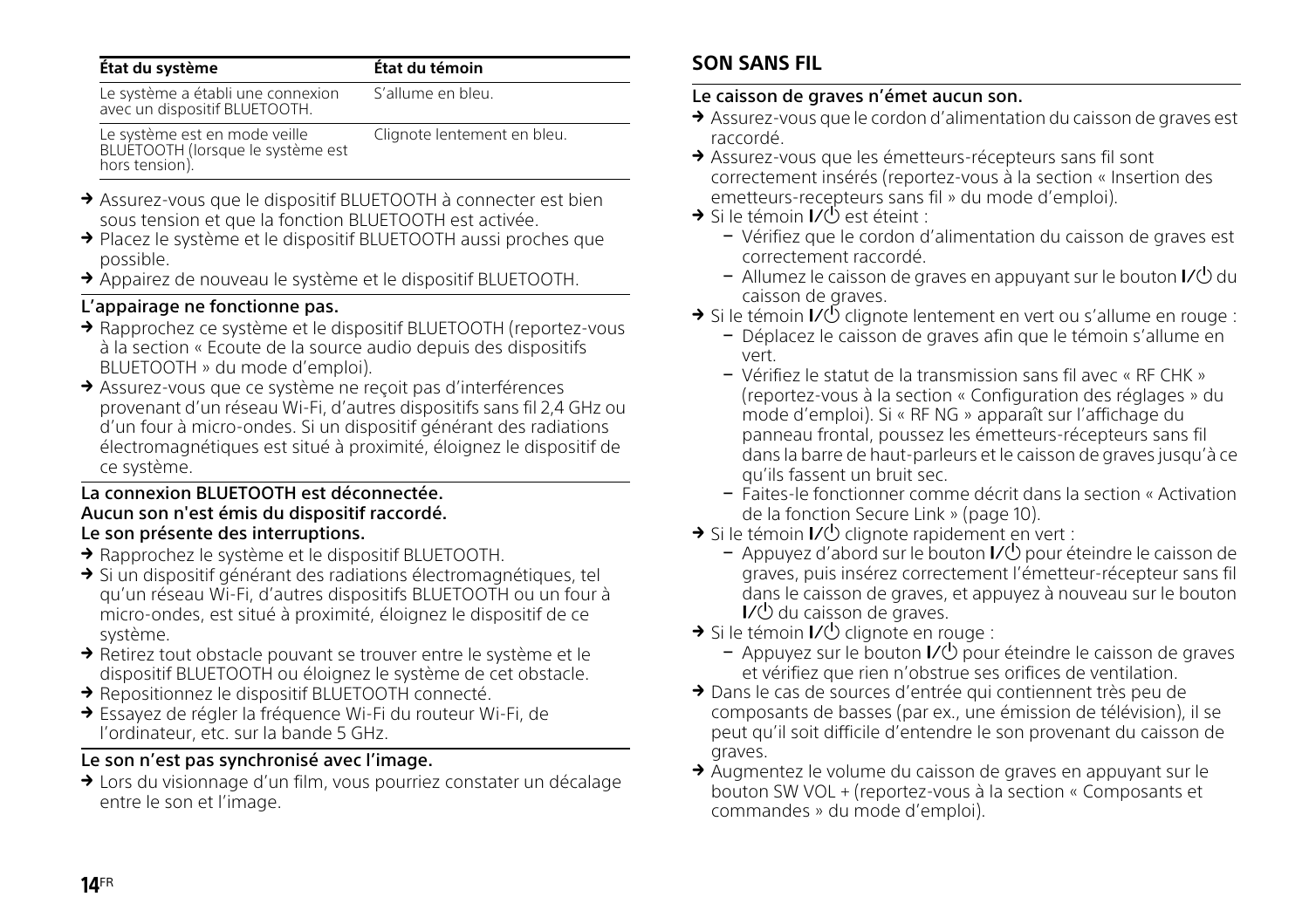### Le son présente des interruptions ou des parasites.

- Si un dispositif générant des radiations électromagnétiques, tel qu'un réseau Wi-Fi ou un four à micro-ondes, est situé à proximité, éloignez le dispositif de ce système.
- → Retirez tout obstacle pouvant se trouver entre la barre de hautparleurs et le caisson de graves ou éloignez le système de cet obstacle.
- → Placez la barre de haut-parleurs et le caisson de graves aussi proches que possible.

# **AUTRES**

### La télécommande ne fonctionne pas.

- Dirigez la télécommande vers le capteur de la télécommande  $\blacksquare$ situé sur le système (reportez-vous à la section « Composants et commandes » du mode d'emploi).
- Retirez tous les obstacles se trouvant entre la télécommande et le système.
- → Si les piles de la télécommande sont usées, remplacez-les.
- Assurez-vous d'appuyer sur le bon bouton de la télécommande.

### La télécommande du téléviseur ne fonctionne pas.

 Ce problème peut être résolu en utilisant le module IR Blaster fourni [\(page](#page-24-0) 9).

### La fonction Commande pour HDMI ne fonctionne pas correctement.

- Vérifiez la connexion HDMI.
- → Réglez la fonction Commande pour HDMI sur le téléviseur.
- Assurez-vous que tout appareil raccordé est compatible avec « BRAVIA » Sync.
- Vérifiez les réglages de la Commande pour HDMI de l'appareil raccordé. Consultez le mode d'emploi fourni avec l'appareil raccordé.
- Si vous connectez/déconnectez le cordon d'alimentation, attendez au moins 15 secondes pour faire fonctionner le système.
- → Si vous raccordez la sortie audio de l'appareil vidéo et le système à l'aide d'un câble autre qu'un câble HDMI, aucun son ne peut être émis en raison du « BRAVIA » Sync. Dans ce cas, réglez « CTRL » sur « OFF » (reportez-vous à la section « Configuration des réglages » du mode d'emploi) ou raccordez la prise de sortie audio directement au téléviseur plutôt qu'en passant par le système.

## « PRTECT (protect) » apparaît sur l'affichage du panneau frontal.

Appuyez sur le bouton  $V^{(1)}$  pour mettre le système hors tension. Lorsque « STBY » a disparu, débranchez le cordon d'alimentation, puis vérifiez que les orifices de ventilation du système ne sont pas obstrués.

# **RÉINITIALISATION**

Si le système ne fonctionne toujours pas correctement, réinitialisez-le comme suit :

# Appuyez sur le bouton  $I/\bigcup$  pour activer la barre de haut**parleurs.**

## Appuyez sur le bouton  $I/\bigcup$  tout en appuyant sur INPUT et sur **VOL sur la barre de haut-parleurs.**

« RESET » apparaît et le système est réinitialisé. Les réglages par défaut du menu, du SOUND MODE, etc. sont rétablis.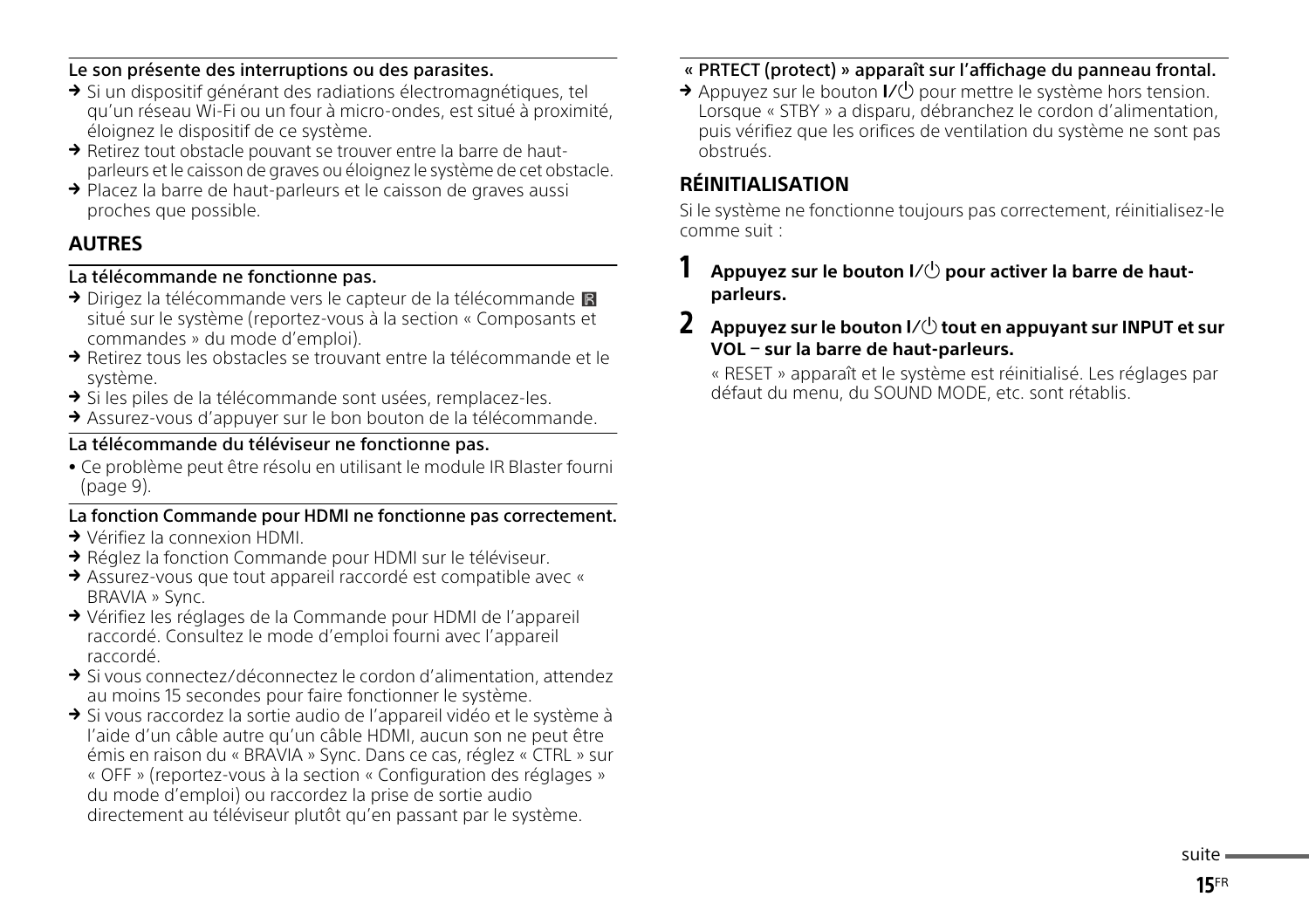# <span id="page-31-0"></span>Caractéristiques

# **Barre de haut-parleurs (SA-ST7)**

# **Partie amplificateur**

Modèles des États-Unis :

PUISSANCE DE SORTIE ET DISTORSION HARMONIQUE TOTALE : (FTC)

Avant G + Avant D :

Avec des charges de 4 ohms, les deux canaux étant excités, de 200 à 20 000 Hz ; puissance efficace minimale de 25 Watts par canal, avec une distorsion harmonique totale maximale de 1 % de la puissance de sortie nominale de 250 mW.

### PUISSANCE DE SORTIE (référence)

Bloc de haut-parleurs avant  $G/$ avant D : 50 Watts (par canal à 4 ohms,  $1$  kHz $)$ 

Bloc de haut-parleurs central : 50 Watts (par canal à 4 ohms, 1 kHz)

Modèles du Canada :

- PUISSANCE DE SORTIE (nominale)
	- Avant G + Avant D : 35 W + 35 W

(à 4 ohms, 1 kHz, 1 % THD)

PUISSANCE DE SORTIE (référence)

Bloc de haut-parleurs avant G/avant D : 50 Watts (par canal à 4 ohms, 1 kHz)

Bloc de haut-parleurs central : 50 Watts (par canal à 4 ohms, 1 kHz)

Entrées

HDMI IN 1/2/3\* OPTICAL IN 1(TV)/2 ANALOG IN COAXIAL IN

\* Ces 3 prises sont identiques. Utiliser l'une ou l'autre ne fait aucune différence.

### Sortie

HDMI TV OUT (ARC)

# **Section BLUETOOTH**

Système de communication BLUETOOTH Spécification version 3.0 Sortie BLUETOOTH Classe 2 de puissance de la norme Portée maximum de communication Visibilité directe d'environ 10 m (33 pieds)1) Nombre maximal de dispositifs à enregistrer 9 dispositifs Bande de fréquence Bande 2,4 GHz (2,4000 GHz à 2,4835 GHz) Méthode de modulation FHSS (Freq Hopping Spread Spectrum) Profils BLUETOOTH compatibles<sup>2)</sup> A2DP (Advanced Audio Distribution Profile) AVRCP 1.3 (Audio Video Remote Control Profile) Codecs pris en charge3) SBC<sup>4</sup>), AAC<sup>5</sup>), aptX Portée de transmission (A2DP) 20 Hz - 20 000 Hz (fréquence d'échantillonnage 44,1 kHz) 1) La portée réelle variera selon des facteurs tels que les obstacles entre les

- dispositifs, les champs magnétiques autour d'un four à micro-ondes, de l'électricité statique, d'un téléphone sans fil, de la sensibilité de réception, du fonctionnement du système, de l'application logicielle, etc.
- 2) Les profils BLUETOOTH standard indiquent le but de la communication BLUETOOTH entre les dispositifs.
- 3) Codec : Format de compression et de conversion de signal audio
- 4) Codec de sous-bande
- 5) Codage audio avancé

# **Bloc de haut-parleurs avant G/avant D**

Système de haut-parleur

Système de haut-parleur bidirectionnel, suspension acoustique

Haut-parleur

Caisson de graves : 65 mm (2 5/8 po) de type conique, Haut-parleur à fluide magnétique

Haut-parleur d'aigus : 20 mm (13/16 po) de type dôme

Impédance nominale

4 ohms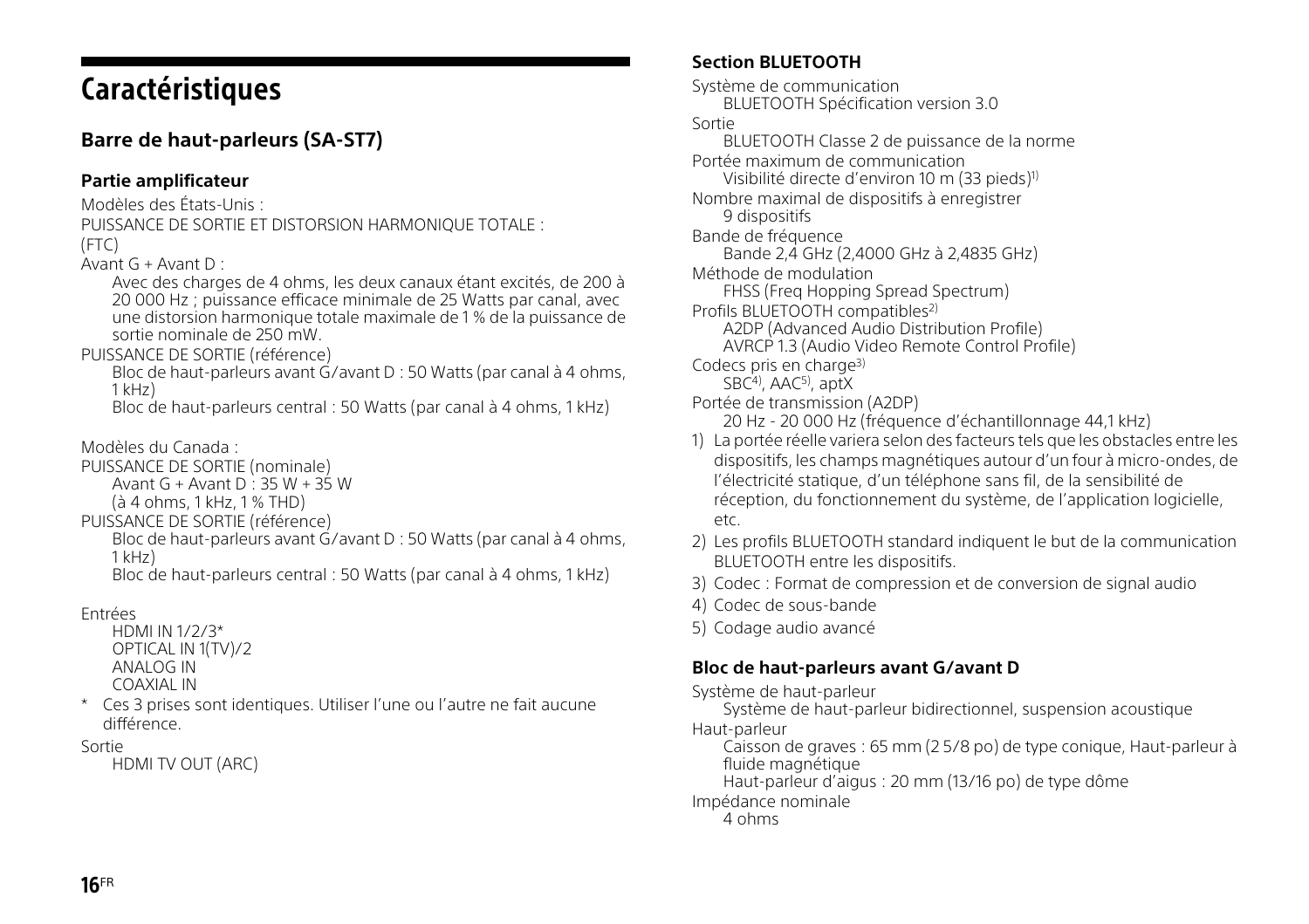### **Bloc de haut-parleurs central**

Système de haut-parleur Système de haut-parleur pleine gamme, suspension acoustique Haut-parleur (5 haut-parleurs) 65 mm (2 5/8 po) de type conique, Haut-parleur à fluide magnétique Impédance nominale 4 ohms

### **Caractéristiques générales**

Puissance de raccordement 120 V CA, 60 Hz Consommation électrique Marche : 50 W « Commande pour HDMI » désactivé (mode veille) : 0,5 W ou moins Mode veille BLUETOOTH : 0,5 W ou moins Dimensions (approx.) (l/h/p) 1 080 mm × 109 mm × 110 mm (42 5/8 po × 4 3/8 po × 4 3/8 po) (sans le cadre en grille, sans les supports)  $1080$  mm  $\times$  109 mm  $\times$  129 mm (42 5/8 po  $\times$  4 3/8 po  $\times$  5 1/8 po) (avec le cadre en grille, sans les supports) 1 080 mm × 129 mm × 138 mm (42 5/8 po × 5 1/8 po × 5 1/2 po) (avec le cadre en grille, avec les supports) 1 080 mm × 129 mm × 130 mm (42 5/8 po × 5 1/8 po × 5 1/8 po) (sans le cadre en grille, avec les supports) Poids (approx.) 7,9 kg (17 Ib 6 5/8 oz) (avec le cadre en grille, avec les supports)

# **Caisson de graves (SA-WST7)**

PUISSANCE DE SORTIE (référence) 100 W (par canal à 4 ohms, 100 Hz) Système de haut-parleur Caisson de graves, de type à radiateur passif Haut-parleur 180 mm (7 1/8 po) de type conique 200 mm × 300 mm (7 7/8 po × 11 7/8 po) de type conique, Radiateur passif Impédance nominale 4 ohms Puissance de raccordement 120 V CA, 60 Hz

Consommation électrique Marche : 30 W Mode veille : 0,5 W ou moins Dimensions (approx.)  $241$  mm  $\times$  391 mm  $\times$  411 mm (9 1/2 po  $\times$  15 1/2 po  $\times$  16 1/4 po)  $\left(\frac{|}{h}\right)$ Poids (approx.) 11,2 kg (24 Ib 11 oz)

# **Émetteur-récepteur sans fil (EZW-RT50)**

Système de communication Norme de son sans fil, version 1.0 Bande de fréquence 5,736 GHz - 5,814 GHz Puissance de raccordement CC 3,3 V, 300 mA Méthode de modulation DSSS Dimensions (approx.)  $30 \text{ mm} \times 9 \text{ mm} \times 60 \text{ mm}$  (1 3/16 po  $\times$  3/8 po  $\times$  2 3/8 po) (l/h/p) Poids (approx.)  $10 \text{ g} (3/8 \text{ oz})$ 

# **Formats d'entrée audio numériques pris en charge par le système**

| Dolby Digital       | DTS-HD Master Audio*                       |
|---------------------|--------------------------------------------|
| Dolby Digital Plus* | DTS-HD High Resolution Audio*              |
| Dolby TrueHD*       | DTS-HD Low Bit Rate*                       |
| DTS.                | Linear PCM 2ch 48 kHz ou moins             |
| DTS 96/24           | Linear PCM Maximum 7.1ch 192 kHz ou moins* |
|                     |                                            |

\* Il est possible de saisir ces formats uniquement avec une connexion HDMI.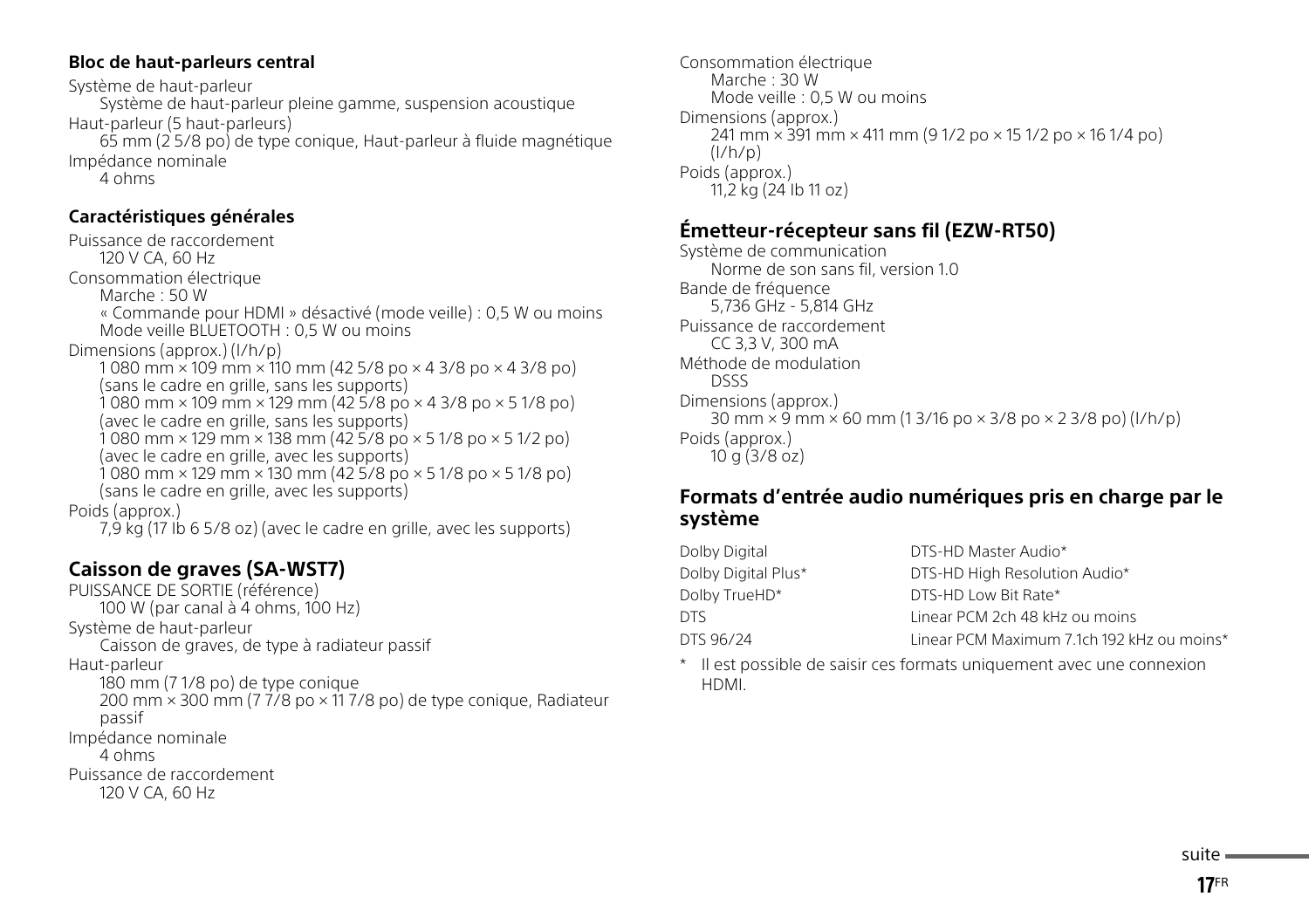# **Formats vidéo pris en charge par le système**

# **Entrée/Sortie (Bloc de répétition HDMI)**

|                            |            |                    | 3D                    |                                         |
|----------------------------|------------|--------------------|-----------------------|-----------------------------------------|
| <b>Fichier</b>             | 2D         | Paquet<br>d'images | Côte à côte<br>(Demi) | Dessus-<br>dessous<br>(haut-et-<br>bas) |
| 4096 × 2160p @ 23,98/24 Hz | О          |                    |                       |                                         |
| 3840 × 2160p @ 29,97/30 Hz | Ω          |                    |                       |                                         |
| 3840 × 2160p @ 25 Hz       | Ω          |                    |                       |                                         |
| 3840 × 2160p @ 23,98/24 Hz | O          |                    |                       |                                         |
| 1920 × 1080p @ 59,94/60 Hz | Ω          |                    | ∩                     | ∩                                       |
| 1920 × 1080p @ 50 Hz       | Ο          |                    | ∩                     | ∩                                       |
| 1920 × 1080p @ 29,97/30 Hz | O          | O                  | Ω                     | $\bigcirc$                              |
| 1920 × 1080p @ 25 Hz       | Ω          | Ο                  | Ω                     | О                                       |
| 1920 × 1080p @ 23,98/24 Hz | О          | О                  | Ο                     | Ο                                       |
| 1920 × 1080i @ 59,94/60 Hz | $\bigcirc$ | O                  | Ω                     | $\bigcirc$                              |
| 1920 × 1080i @ 50 Hz       | Ω          | Ο                  | Ω                     | ∩                                       |
| 1280 × 720p @ 59,94/60 Hz  | О          | О                  | Ο                     | Ο                                       |
| 1280 × 720p @ 50 Hz        | $\bigcirc$ | O                  | Ω                     | $\bigcirc$                              |
| 1280 × 720p @ 29,97/30 Hz  | Ο          | Ο                  | Ω                     | ∩                                       |
| 1280 × 720p @ 23,98/24 Hz  | $\bigcirc$ | Ω                  | Ω                     | Ω                                       |
| 720 × 480p @ 59,94/60 Hz   | ∩          |                    |                       |                                         |
| 720 × 576p @ 50 Hz         | О          |                    |                       |                                         |
| 640 × 480p @ 59,94/60 Hz   | Ω          |                    |                       |                                         |

La conception et les caractéristiques sont sujettes à modification sans préavis.

| • Consommation en mode veille :<br>0.5 W ou moins (Barre de haut-<br>parleurs), 0,5 W ou moins (Caisson |
|---------------------------------------------------------------------------------------------------------|
| de graves)                                                                                              |
| •Il est possible d'atteindre plus de                                                                    |
| 85 % de rendement du bloc                                                                               |
| d'amplification à l'aide de                                                                             |
| l'amplificateur entièrement<br>numérique, S-Master.                                                     |
|                                                                                                         |